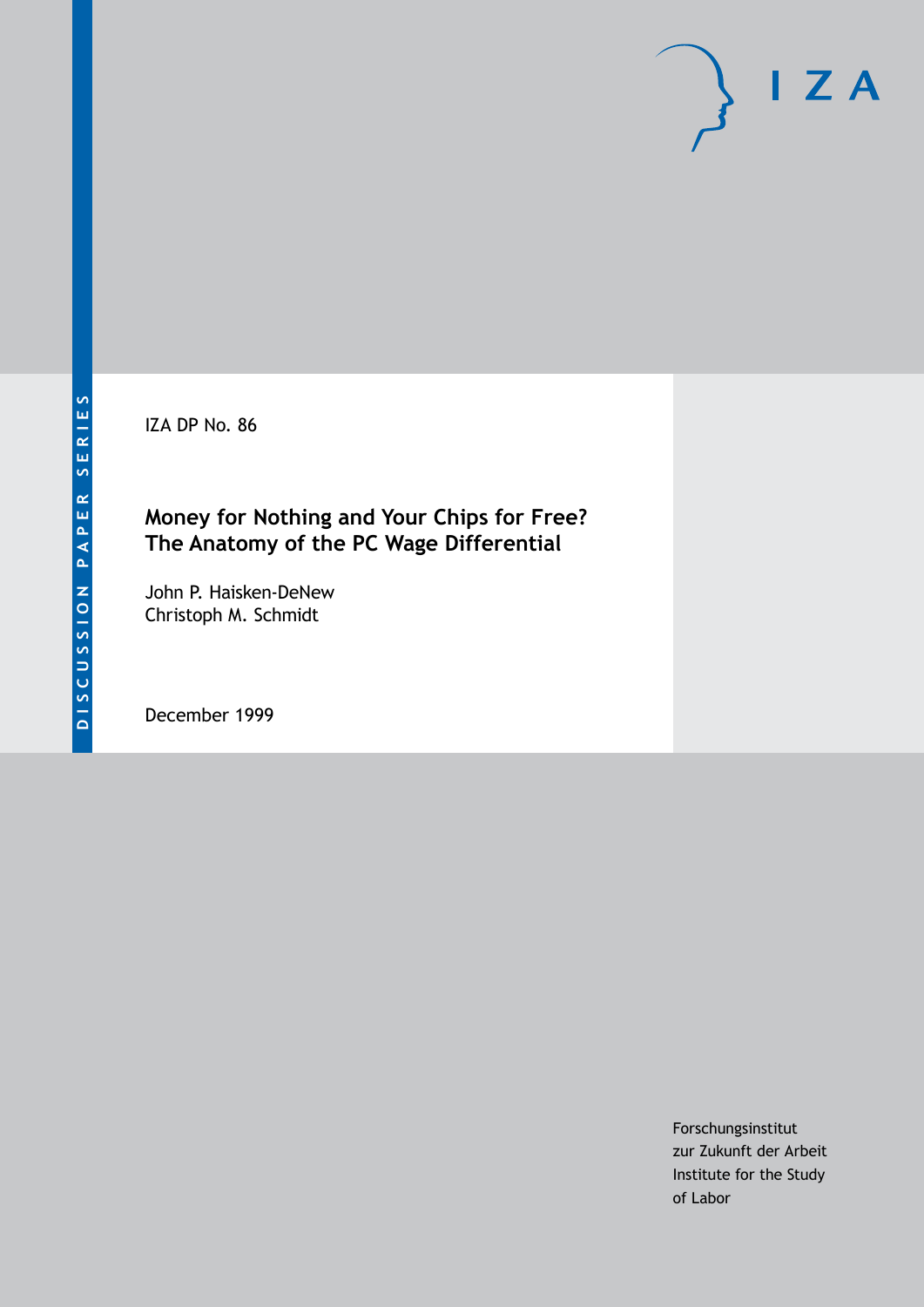# Money for Nothing and Your Chips for Free? The Anatomy of the PC Wage Differential

### John P. Haisken-DeNew

The German Institute for Economic Research, Berlin and IZA, Bonn

## **Christoph M. Schmidt**

University of Heidelberg, CEPR London and IZA, Bonn

Discussion Paper No. 86 December 1999

IZA

P.O. Box 7240 D-53072 Bonn Germany

Tel.: +49-228-3894-0 Fax: +49-228-3894-210 Email: iza@iza.org

This Discussion Paper is issued within the framework of IZA's research areas The Future of Work and General Labor Economics. Any opinions expressed here are those of the author(s) and not those of the institute. Research disseminated by IZA may include views on policy, but the institute itself takes no institutional policy positions.

The Institute for the Study of Labor (IZA) in Bonn is a local and virtual international research center and a place of communication between science, politics and business. IZA is an independent, nonprofit limited liability company (Gesellschaft mit beschränkter Haftung) supported by the Deutsche Post AG. The center is associated with the University of Bonn and offers a stimulating research environment through its research networks, research support, and visitors and doctoral programs. IZA engages in (i) original and internationally competitive research in all fields of labor economics, (ii) development of policy concepts, and (iii) dissemination of research results and concepts to the interested public. The current research program deals with (1) mobility and flexibility of labor markets, (2) internationalization of labor markets and European integration, (3) the welfare state and labor markets, (4) labor markets in transition, (5) the future of work, (6) project evaluation and (7) general labor economics.

IZA Discussion Papers often represent preliminary work and are circulated to encourage discussion. Citation of such a paper should account for its provisional character.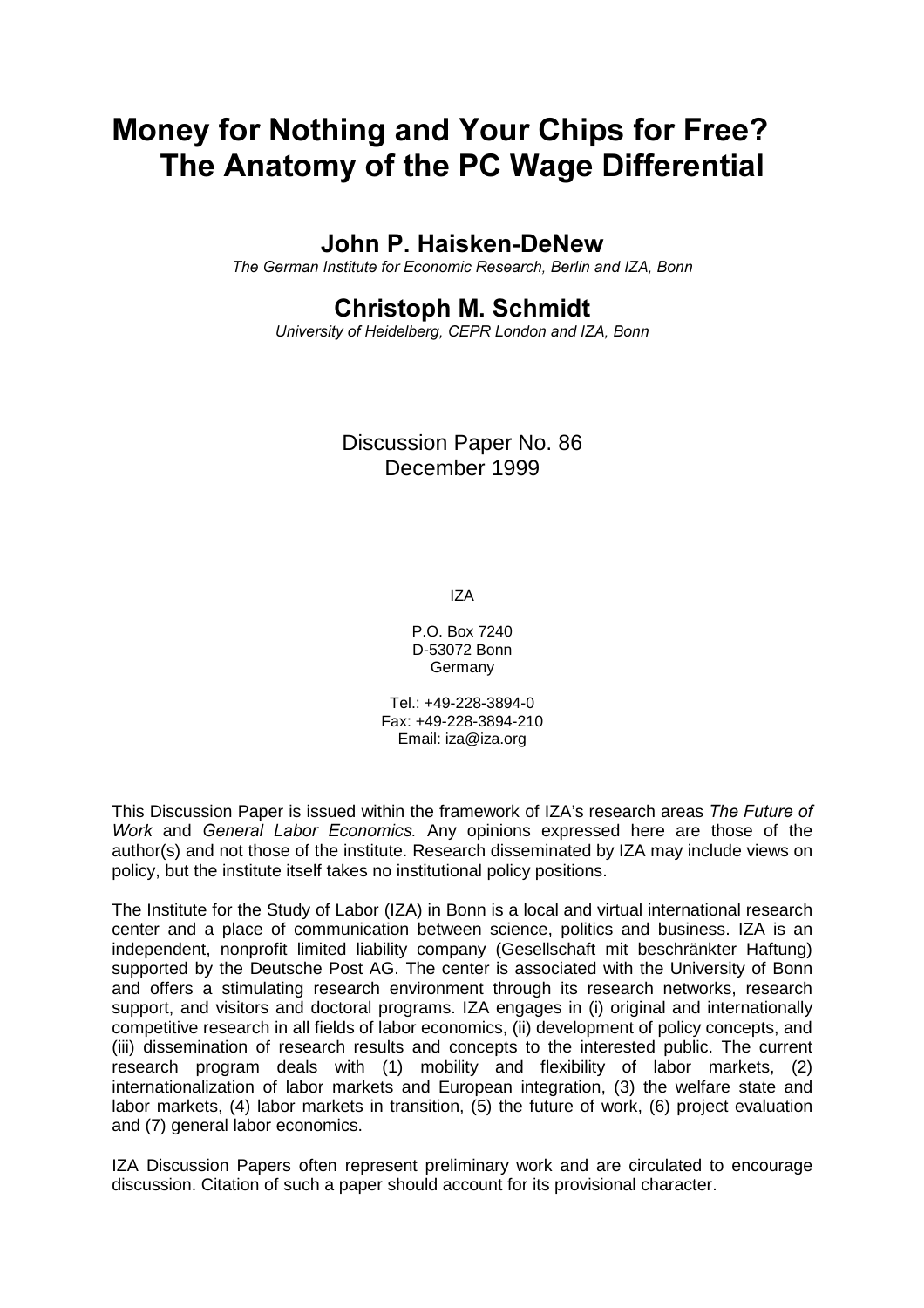IZA Discussion Paper No. 86 December 1999

# **ABSTRACT**

# Money for Nothing and Your Chips for Free? The Anatomy of the PC Wage Differential®

In this paper, the role of the computer at the workplace will be examined in determining the wage structure in Germany. Following Krueger (1993) and using the German Socio-Economic Panel (GSOEP), cross-sectional wage regression results from 1997 and panel results from 1984-1997 are presented. It is shown that the wage premium attributed to using a computer at work using cross-sectional results for 1997 is around 7%. Further it is shown that computer usage is very heterogeneous depending on which industry one works in. In cross-section, hypothesis tests show that several industries and almost all firm size categories exhibit very different wage differentials depending on computer usage at the workplace. As DiNardo and Pischke (1997) stress the need for panel data to control for unmeasured individual effects, we use GSOEP 1984-1997 panel data, where a random effects and fixed effects estimator were run in the wage estimation. We confirm the results that Entorf and Kramarz (1997) had for France, that in Germany the coefficient for computer usage at the workplace did not remain stable and although just barely significant, was reduced to mere 1% with individual fixed effects. We conclude that there are no computer usage wage differentials worth speaking of, once one controls adequately for unobserved individual heterogeneity.

#### JEL Classification: J31, O33, C20

Keywords: Computer wage premium, skill-biased technological change, inter-industry wage differentials, Germany

John P. Haisken-DeNew The German Institute for Economic Research (DIW-Berlin) Königin-Luise-Str. 5 D-14195 Berlin Germany Tel.: +49-30-89789-461 FAX: +49-30-89789-200 Email: jhaiskendenew@diw.de

 $\overline{\phantom{a}}$ 

<sup>\*</sup> This paper celebrates Kolya Eike Haisken-DeNew, born August 17, 1998 in Berlin, Germany. The authors would like to thank Markus Pannenberg, Joachim Frick and Gert Wagner (DIW-Berlin) for their extremely helpful comments and suggestions.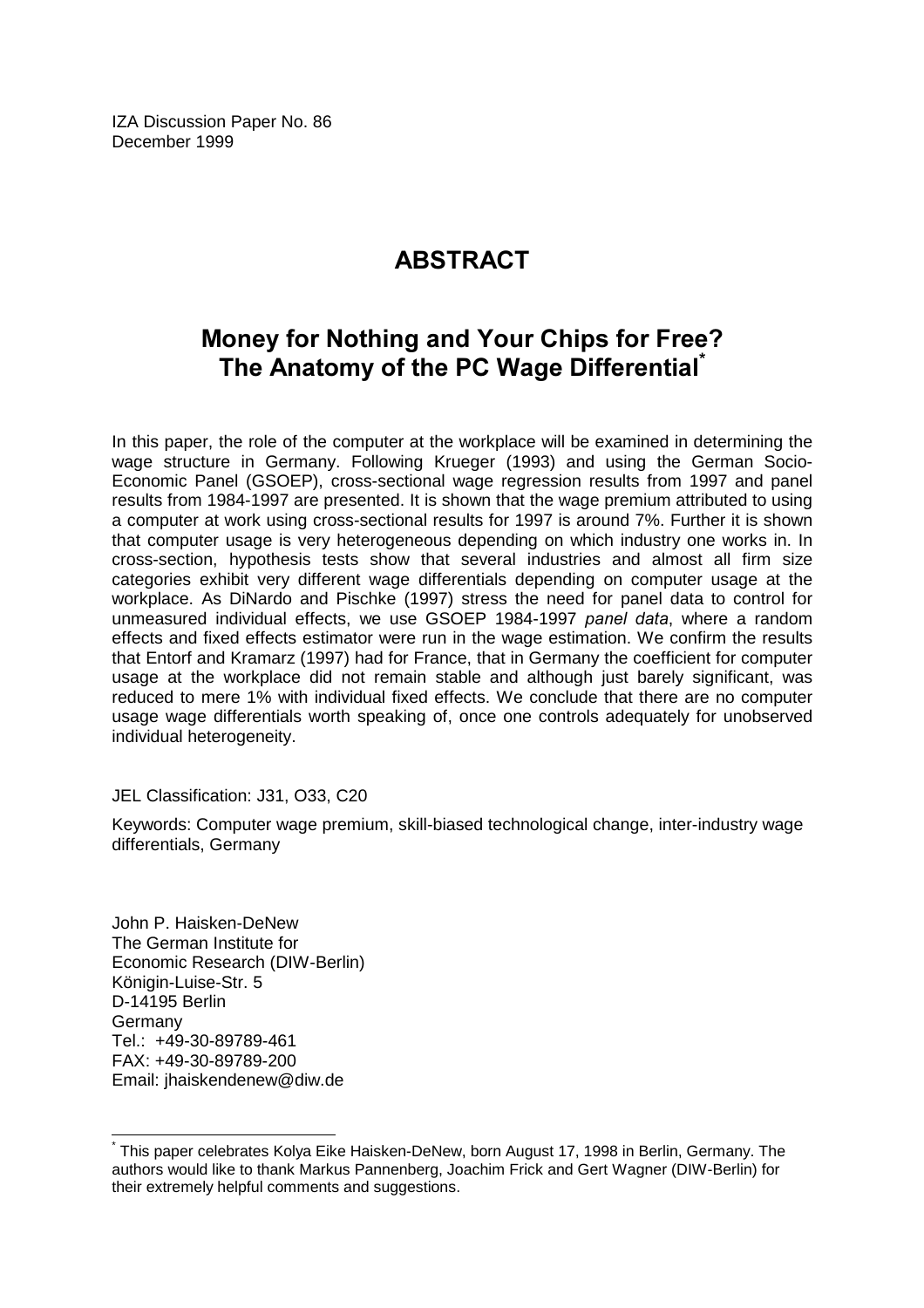#### **I. Introduction**

In the United States, the 1980s witnessed a widening inequality both across skill groups and within narrowly defined groups of workers. The interpretation of these changes dominating the labor literature is an explanation in terms of skill-biased technological change within industries. Krueger (1993) examined the role of the computer as a determinant of wages and whether this computer premium can account for *changes* in the wage structure in the 1980s. He found significant work-related computer usage premia using CPS data for 1984 and 1989. In this new and very exciting strand of literature, Di-Nardo and Pischke (1997), and Entorf and Kramarz (1997) have shown that for Germany and France respectively, cross-sectional results do indeed demonstrate work-related computer usage to generate wage premia. Entorf and Kramarz (1997) however when using a panel and controlling for unobserved individual heterogeneity, find that these computer premia for France are rendered insignificant. Di-Nardo and Pischke (1997) stress the need for panel data to control for unmeasured individual effects. They find wage effects for using, among other things, a pencil and hand calculator. In contrast, Bell (1996) using British longitudinal data with additional skills and aptitude test information confirms the findings of Krueger (1993) and finds that up to one half of the increase in the return to education can be attributed to various measures of technical skill (computer usage being one of them).

The intent of this paper is to closely examine the role of computer usage at work and its effect on the wage structure in Germany. Using cross-section data from the German Socio-Economic Panel for 1997, it is concluded that there indeed is a computer wage premium of around 7%, however, after controlling adequately for unobserved individual heterogeneity using panel estimators for 1984-1997, the wage premium at 1% is barely significant and hardly worth speaking of.

#### **II. Background**

Krueger (1993) attempted to link the observed change in the return to education in the United States in the 1980s to increasing popularity of the computer at the workplace. He found that wage differentials gained by those high skilled workers using a computer at work could account for 42% of the increase of the return to education in the private sector in this time period. In the analysis, Krueger used two waves of the October CPS from 1984 and 1989 and found that women were more likely to be using a computer at work, and that in some particular industries more than others, such as the Banking sector, computers were prevalent. He found that males and females aged 29 to 39 and the highest educated tended to use computers the most. Krueger (1993) found raw wage differentials (without any controls) for PC work use in 1984 to be 28%, rising in 1989 to 33%.

Workers with unobserved skills could be thought to enjoy wage differentials seemingly due to computer usage at work, whereas the real effect came from their ability. By including computer usage at home and its interaction with computer usage at work, any bias in the PC usage effect at work due to omitted factors that are associated with computer use in general, were thought to be eliminated.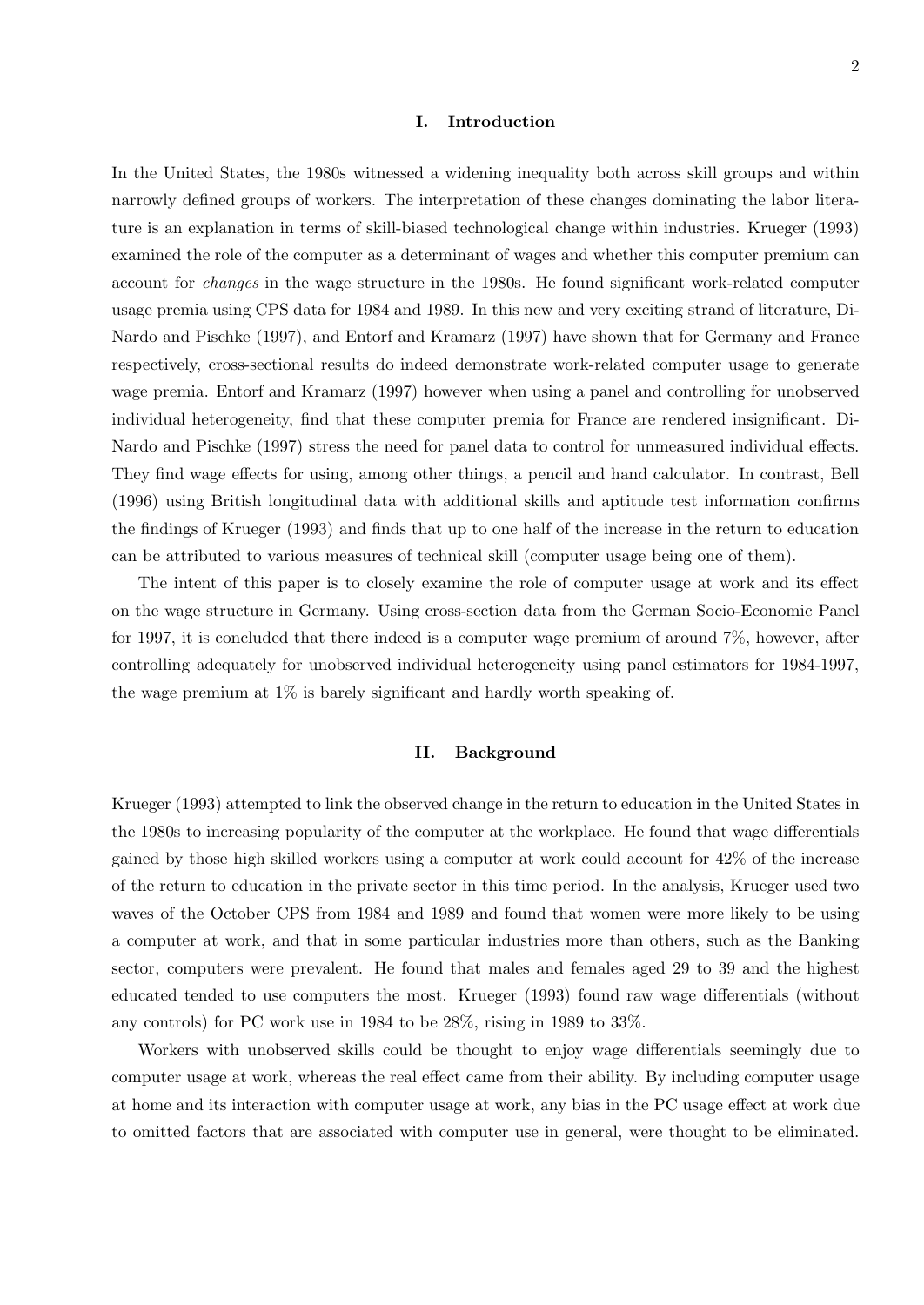Indeed Krueger found little change. The wage differential in general for using a computer at the workplace, depending on the specification of the estimation, was found to be between 10 and 15%.

Entorf and Kramarz (1994) and Entorf and Kramarz (1997) examine the role of unmeasured ability in the estimations of the computer usage wage premium. They use French Labor Force Survey panel data from 1985-1987 with additional merged firm-level information. For more than 15,000 persons, they have information concerning technology usage at the workplace such that the individuals can be identified over time for a maximum of 3 years in a rotating panel, making up a total of more than 35,000 person-year observations in the panel. In cross-sections, firm effects do not alter the computer usage wage premia. However, they further conclude that indeed, using fixed-effects panel estimation, all computer usage wage premia except for computer experience effects disappear. They state, "In particular, to check the effect of NT [New Technologies] on wages, panel data on individuals is necessary, since, as we saw, cross-section data matching workers and firms do not capture the individual ability component of the wage."<sup>1</sup>

DiNardo and Pischke (1997) refute the ability to measure true computer effects on wages. Using cross-sectional data for Germany from the German Qualification and Career Survey 1979, 1985-86, 1991-92 they compare German results to the American CPS, replicating Krueger (1993). They include a list of other "office tools" such as pencils, telephones, hand calculator, sitting while working, where one might not expect any particular wage premium to arise. However, they find significant differentials in Germany. The criticism is then, what is actually being measured by a computer usage indicator in a wage regression? They are skeptical of any causal relationship between computer usage and wage premia, "these findings cast some doubt on the literal interpretation of the computer use wage differential as reflecting true returns to computer use or skill." Further, they stress the need for panel data to control for unobserved individual heterogeneity, "Since Krueger relies on cross-section data, he cannot and does not control for individual fixed effects."<sup>2</sup>

Bell (1996) uses the unique British National Child Development Study from 1981 and 1991 to examine the role of ability and individual heterogeneity in looking at the computer wage premium issue. Here additional test scores are available for reading comprehension and mathematical aptitude. In cross-section, he finds a large significant computer wage premium of 11%, even after controlling for additional skills such as math, planning ability, organizational capabilities.<sup>3</sup> Using his 1991-1981 difference model, he finds a significant computer wage premium of 13%. He finds, "we show that wages are positively related to these [technical] skills and that there is little evidence that unobserved characteristics of either the individual or the firm are driving the correlation. Furthermore it is the use of these skills in the workplace that is important for wages not simply ability. This suggests that a productivity enhancing interpretation is most appropriate."<sup>4</sup>

<sup>&</sup>lt;sup>1</sup>See Entorf and Kramarz (1997), p. 1504.

<sup>&</sup>lt;sup>2</sup>See DiNardo and Pischke  $(1997)$ , p. 291.

 $3$ See Bell (1996) Table 5, column (4), p. 28.

 $4$ See Bell (1996), p. 22.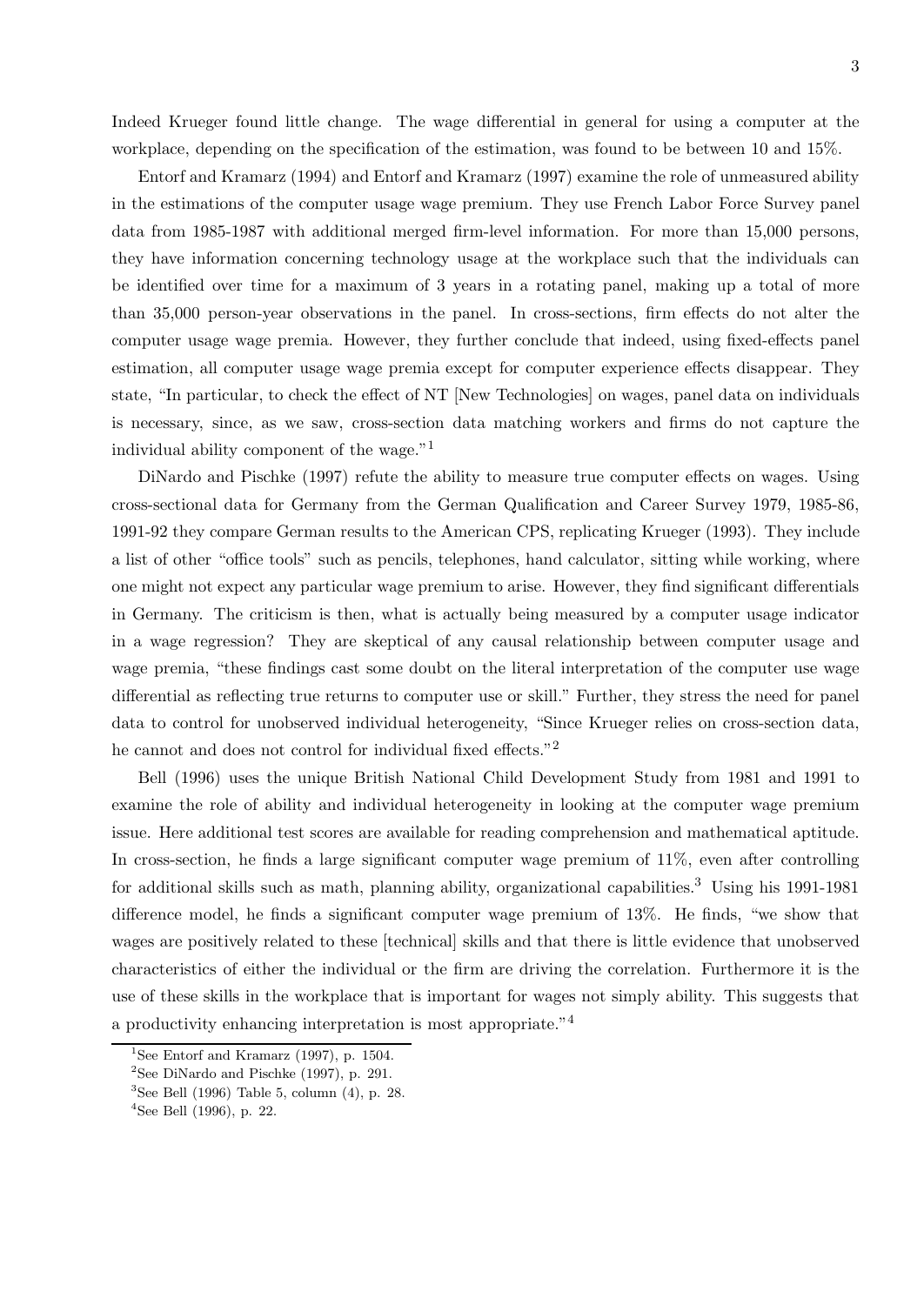#### **III. The Data**

To attempt to control for individual unobserved heterogeneity<sup>5</sup>, panel data will be used for Germany. The German Socio-Economic Panel (GSOEP) is panel dataset from 1984 to the present consisting of some 13,500 individuals and roughly 7,000 households living in West Germany (the "old" states) and East Germany (the "new states"). Foreigners and recent migrants are also included in the sample. Individuals from 1984 to 1997 have been closely followed. The German version of the GSOEP data is used here, although the same analysis can be made with the international "scientific use" version, albeit with approximately  $5\%$  fewer observations.<sup>6</sup>

The sample used from the GSOEP data was all males and females full-time employed (up to 80 hours/week) living in west Germany, aged 25-60 in all time periods.<sup>7</sup> The GSOEP asks very detailed income information of *all adult respondents directly*, including gross and net monthly income (uncensored), and various other components. The GSOEP differentiates also between actual and contractual hours worked per week. In this analysis, the maximum of the two is used. This avoids undercounting the nominal 40-hour manager/salaried jobs on the top end, and on the bottom end, where a full time employed person actually only worked say 10 hours that interview week due to sickness, but would normally work 40.

The GSOEP uses a quasi 2-digit industry classification scheme modeled after the macro-level official statistics from the German Statistical Office. Due to cell-size considerations and keeping in mind the wage-bargaining mechanisms in Germany, those industries that "collectively bargain together" are more or less also grouped together in the analysis. For more discussion on inter-industry wage differentials see Haisken-DeNew and Schmidt (1998).

In three waves of the GSOEP the question was asked whether one had a PC in the household (among other household items). Since 1993 the percentage of households having a PC has climbed steadily from 14.4% to 21.2% in 1995 and 24.5% in 1996. In 1997 for the first time, the following question was asked of all adult respondents in the household: *Do you use a computer at home and/or at work, and if so, since what year at home, and since what year at work?*<sup>8</sup> The share of persons *using* a PC at home was 37% and at work 51%. If one examines the upward trend of those *having*

 $5$ Unfortunately there is no information of any kind in the GSOEP concerning school grades or achievement scores as possible controls for "ability".

<sup>6</sup>See Haisken-DeNew and Frick (1998) for extensive documentation on the GSOEP and Wagner, Burkhauser, and Behringer (1993) for more details on the "scientific use" version.

<sup>7</sup>The data were processed using the TDA distribution of the GSOEP. The data are available in ready-made Windows binary datafiles in Stata, SAS, SPSS and TDA format as well as in ASCII format. Retrieval/match files can be automatically generated using the bilingual (German/English) SOEPINFO-WWW on the SOEP Homepage http://www.diw-berlin.de/soep. This feature is available for all supported statistical packages.

<sup>&</sup>lt;sup>8</sup>The original German text from the 1997 personal questionnaire is: " $Q4$ . Benutzen Sie privat oder beruflich (bzw. in Ihrer Ausbildung) einen Computer? Gemeint sind hier Personal-Computer (PC) aber auch Grossrechneranlagen, jedoch nicht reine Spielcomputer! [Ja/Nein], ich benutze [einen/keinen] Computer [privat/beruflich] und zwar seit ...". For previous years, the PC usage indicator is simply set to 1 for that year that the person started using a computer and remains 1 for all following years.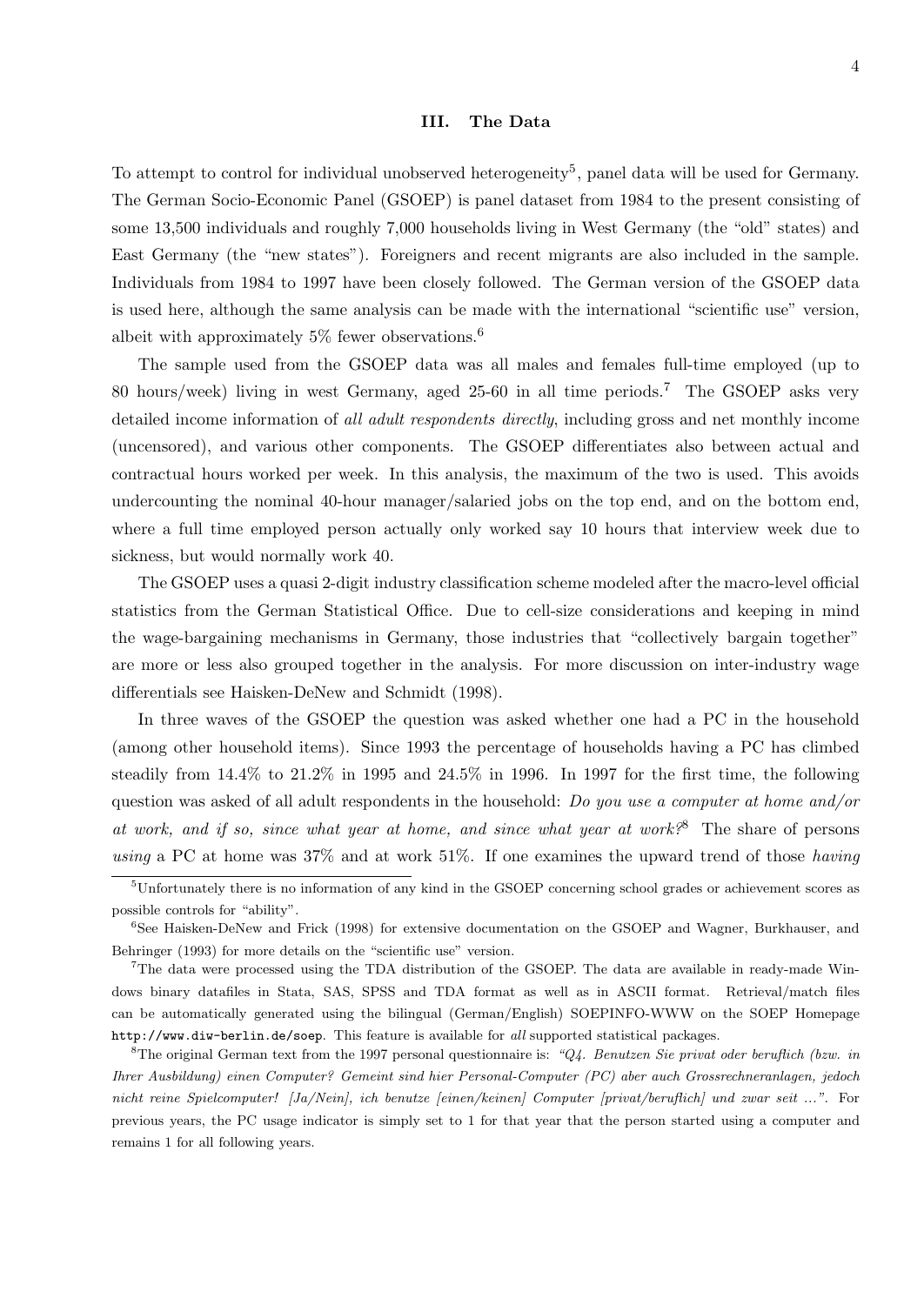*a computer at home*, then it makes sense to expect this upward trend over time would hold for the share of those *using a computer at work*. Using a computer at home is highly correlated with using a computer in the workplace. Of those who use a computer at home, 86% also use a computer at work, and this share is even higher for females (94%)! Or put the other way around, 60% of those who use a computer at work, also do at home. The share of women using a computer in 1997 at work is 57% whereas with men it is only  $49\%$ <sup>9</sup>.

| Year | Work<br>$(\% \; share)$ | Home<br>$(\% \; share)$ |
|------|-------------------------|-------------------------|
| 1984 | 9.23                    | 3.68                    |
| 1985 | 17.33                   | 5.52                    |
| 1986 | 19.39                   | 5.47                    |
| 1987 | 21.59                   | 6.98                    |
| 1988 | 24.36                   | 8.00                    |
| 1989 | 25.39                   | 9.71                    |
| 1990 | 32.10                   | 12.88                   |
| 1991 | 35.49                   | 14.81                   |
| 1992 | 39.28                   | 18.64                   |
| 1993 | 39.41                   | 18.84                   |
| 1994 | 43.54                   | 21.86                   |
| 1995 | 48.68                   | 27.56                   |
| 1996 | 54.02                   | 34.69                   |
| 1997 | 52.11                   | 34.88                   |

Table 1: Computer Usage Rates at Work and Home

Note: Based on those working full time in 1997 and at least one other year previously.

Smaller firms of under 20 employees in size have computer usage rates of up to 37%, whereas firms of size 20-1999 have 53% and very large firms of more than 2000 have a computer usage rate of 70%. As for the industrial structure, those working in the Banking sector have the highest usage rate of 93% whereas lowest usage is found in the Plastics industry at 13%. Intuitively, the occupational structure is very similar: the highest levels for managers and office workers at around 87%-93% and the lowest for production/manufacturing workers at 20%. The most active age-group using PCs at the workplace is 30-34 at 58%, although the broader age category 30-49 is very similar at approximately 55%.

#### **IV. Empirical Applications**

For the first part of the analysis, the 1997 cross-section will be examined. Hourly wage regressions are run controlling for PC work and home use and their interaction. The second part of the analysis will examine the interaction of computer usage at work and other indicators such as firm size and industry. Finally, in the third part of the analysis, in order to look closer at the effects of unobserved individual heterogeneity, the entire panel will be used.

For the unbalanced panel analysis we use only those individuals who were full-time employed in 1997 and had complete valid information for at least one other year previously, amounting to more

<sup>&</sup>lt;sup>9</sup>All descriptive statistics are appropriately weighted.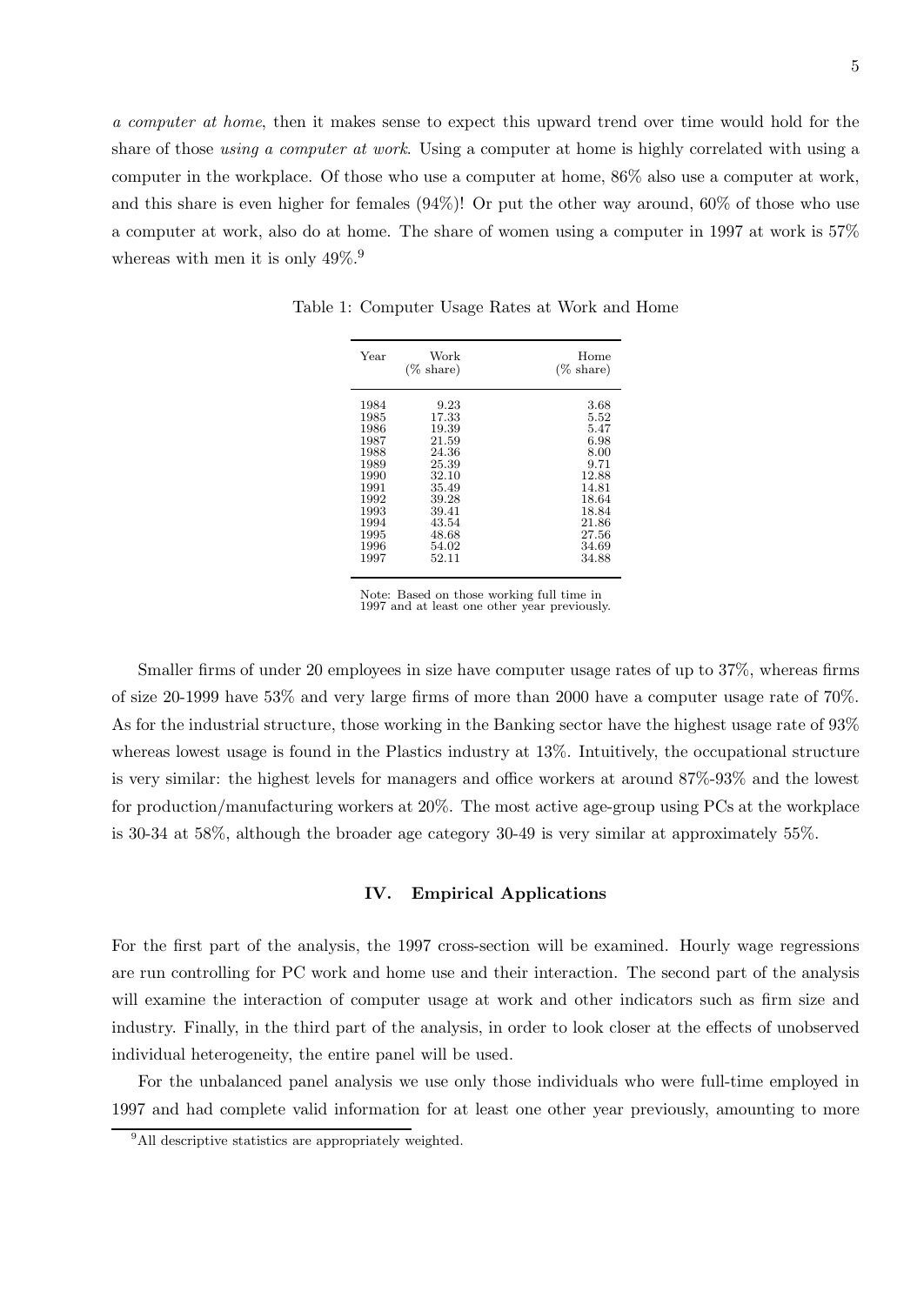than 12,000 person-year observations or approximately 1,600 individuals. All wage information has been deflated by the official OECD MEI consumer price index (base year 1990), relevant in the panel or pooled analysis.

Control variables include: year dummies for the longitudinal models, 3 geographical, 3 age, marital status, 5 firm size, 5 occupation (close to 1-Digit ISCO), and job status dummies, with (years of) education entering as a "continuous" variable. Gender and nationality were *not included* in the panel analysis for direct comparability between the models: simple pooled, random effects panel and fixed effects panel.

#### *A. Cross-Section Wage Differentials in 1997*

For simplicity we will call the PC usage at the workplace "PC-Work", PC usage at home "PC-Home" and the interaction between the two, "PC-Both". Here we will examine several variations of the standard model: (a) "raw differentials" regression with PC-Work (b) "raw differentials" regression with PC-Home (c) standard regression, (d) standard regression with PC-Work, (e) standard regression with PC-Home, (f) standard regression with PC-Work and PC-Home, (g) standard regression with PC-Work, PC-Home, PC-Both.

Table 2 summarizes the 1997 cross-sectional results.<sup>10</sup> By regressing hourly wages on a constant and the PC-Work in column (a), we find the raw differential for PC-Work to be  $22\%$  (t=15.3) and similarly in column (b) for PC-Home  $24\%$  (t=15.5). The PC usage indicators are added to standard wage regression specifications with the usual controls for such things as human capital etc, the PC-Work premium drops in column (d) to 7% (t=4.9) and for PC-Home in column (e)  $6\%$  (t=4.4). Including both PC usage indicators drop the premia further in column  $(f)$ : 5.7% (t=3.7) for PC-Work and  $4.5\%$  (t=3.0) for PC-Home. Including the PC indicators and their interaction PC-Both as seen in column (g), does not change the situation much.

Interacting PC usage at work with the industry indicators show significantly higher differentials in the Chemicals (11%), Metal (10%), Wholesale/Retail (4%), Transport (10%) and Other Services (5%) industries, using pair-wise hypothesis tests (i.e. is the industry differential for industry X significantly larger when using a PC or not). Table 3 reports these results, and those industries' differentials marked with an "a" are shown to be significantly higher when using a PC. Industry differentials in Table 3 are reported as deviations from a weighted average as in Haisken-DeNew and Schmidt (1997). Interacting PC usage at work with firm size show that at almost all firm sizes, those who use a PC experience wage differentials in the order of 5-10%. For those working in the largest firms (2000 employees or more), there is no discernible difference for using a PC as the overwhelming majority (70%) of employees of such firms use computers anyway. Table 4 reports these results for firm size and significantly higher firm size differentials with PC usage are similarly marked with an "a". Firm size differentials in Table 4 are also reported as deviations.

<sup>10</sup>Appendix Table 7 gives the complete table.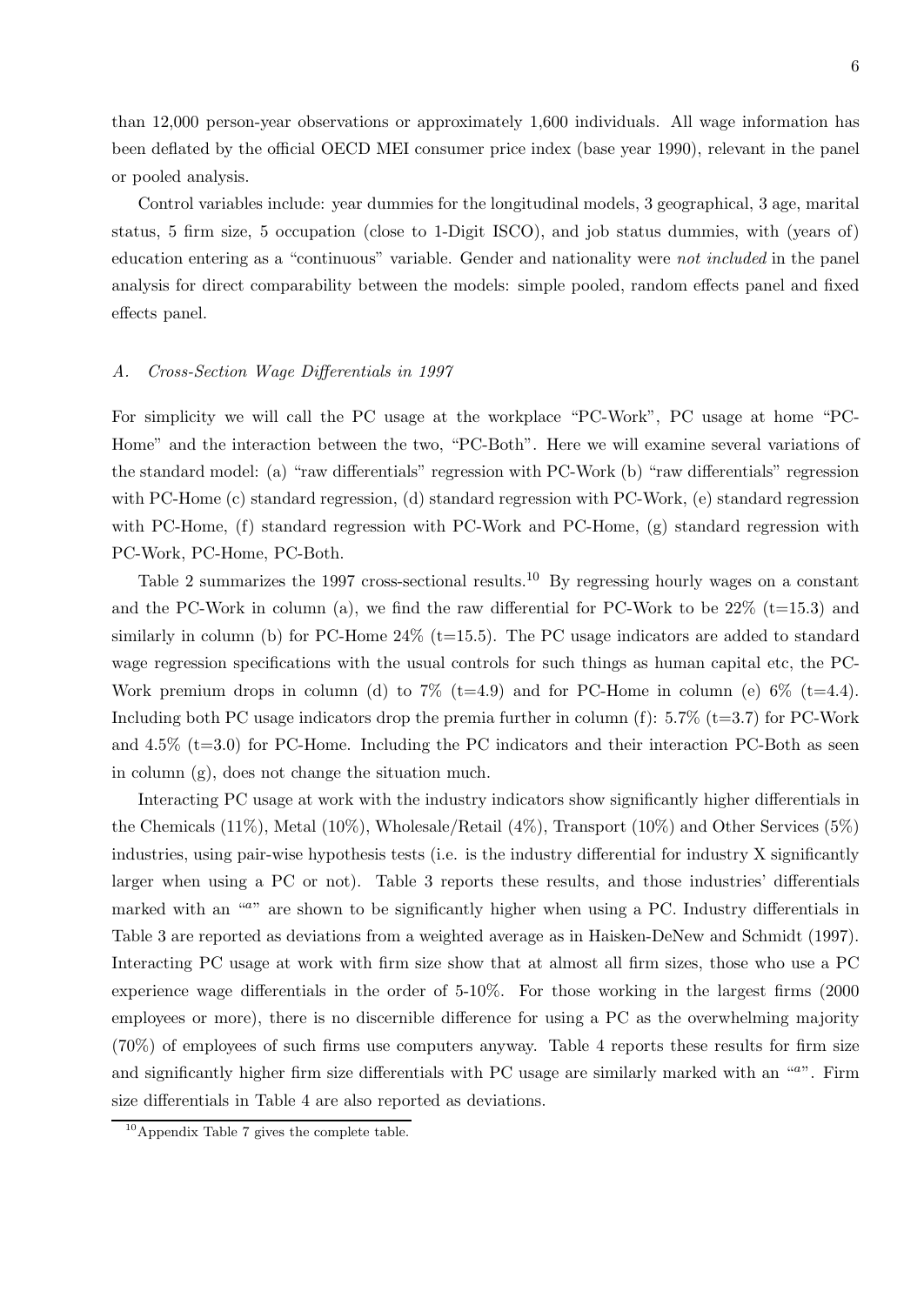|                       | Raw Differential     |                       | Complete Model with Standard Controls |                      |                       |                        |
|-----------------------|----------------------|-----------------------|---------------------------------------|----------------------|-----------------------|------------------------|
| Model                 | (a)                  | (b)                   | (d)                                   | (e)                  | (f)                   | (g)                    |
| Observations<br>$R^2$ | 1855<br>0.112        | 1855<br>0.114         | 1855<br>0.511                         | 1855<br>0.510        | 1855<br>0.513         | 1855<br>0.513          |
| PC-Work               | 0.218<br>$15.268$ )* |                       | 0.072<br>$4.889$ <sup>*</sup>         |                      | 0.057<br>$(.3.663)^*$ | 0.058<br>$(.3.430)^*$  |
| PC-Home               |                      | 0.243<br>$(15.447)^*$ |                                       | 0.062<br>$(4.440)^*$ | 0.045<br>$(.3.044)^*$ | 0.050<br>$(1.773)^*$   |
| PC-Both               |                      |                       |                                       |                      |                       | $-0.007$<br>$-0.207$ ) |

Table 2: OLS Wage Regression 1997 Cross-Section: PC-Work, PC-Home & PC-Both

<sup>∗</sup>coefficient significant at 5%-level, one-tailed test, t-values in parentheses

#### *B. Spurious Differentials and Unobserved Heterogeneity*

To get at the issues of spurious effects and unobserved individual heterogeneity, two strategies will be followed. As Krueger (1993) suggested, using a computer at home might control for some unobserved individual characteristics omitted from the previous estimations, and thus should reduce some bias in the estimation. Here the cross-sectional results are run again, including PC usage at home and its interaction with PC usage at work.

To further control for unobserved individual heterogeneity, we compare three estimators with the panel information: simple pooled OLS, a random effects panel analysis, and a fixed effects panel analysis. In the GSOEP, there are no further detailed questions about the tools used at the workplace, such as calculators, pencils and so on. So, a direct comparison cannot be made with DiNardo and Pischke (1997) with respect to these tools. Further, there are no "aptitude test scores" in the GSOEP, as used by Krueger (1993) in his "High School and Beyond" evidence.

For the panel analysis, all those working full-time in 1997 and having worked at least one year previously (with complete valid information) were included in the sample. Obviously this does have some implications for the sample. Due to usual attrition effects in a panel that has been going of for 14 years, 61% of all individuals who started in 1984 are no longer in the sample by 1997. Of course on the other hand, households have also gotten larger when sample members marry or move in together with people outside the original sample. Also when youths reach legal age, they also receive a questionnaire directly. Further, one must satisfy the age condition (25-60) in all years, leading to a "younger sample" in the earlier years, i.e. to be 25-60 in 1997, one must have been 25-47 in 1984. Clearly the retrospective information is not as good as if the computer usage question had been asked in each and every year, nonetheless it does offer some insights into the development of computer usage in Germany.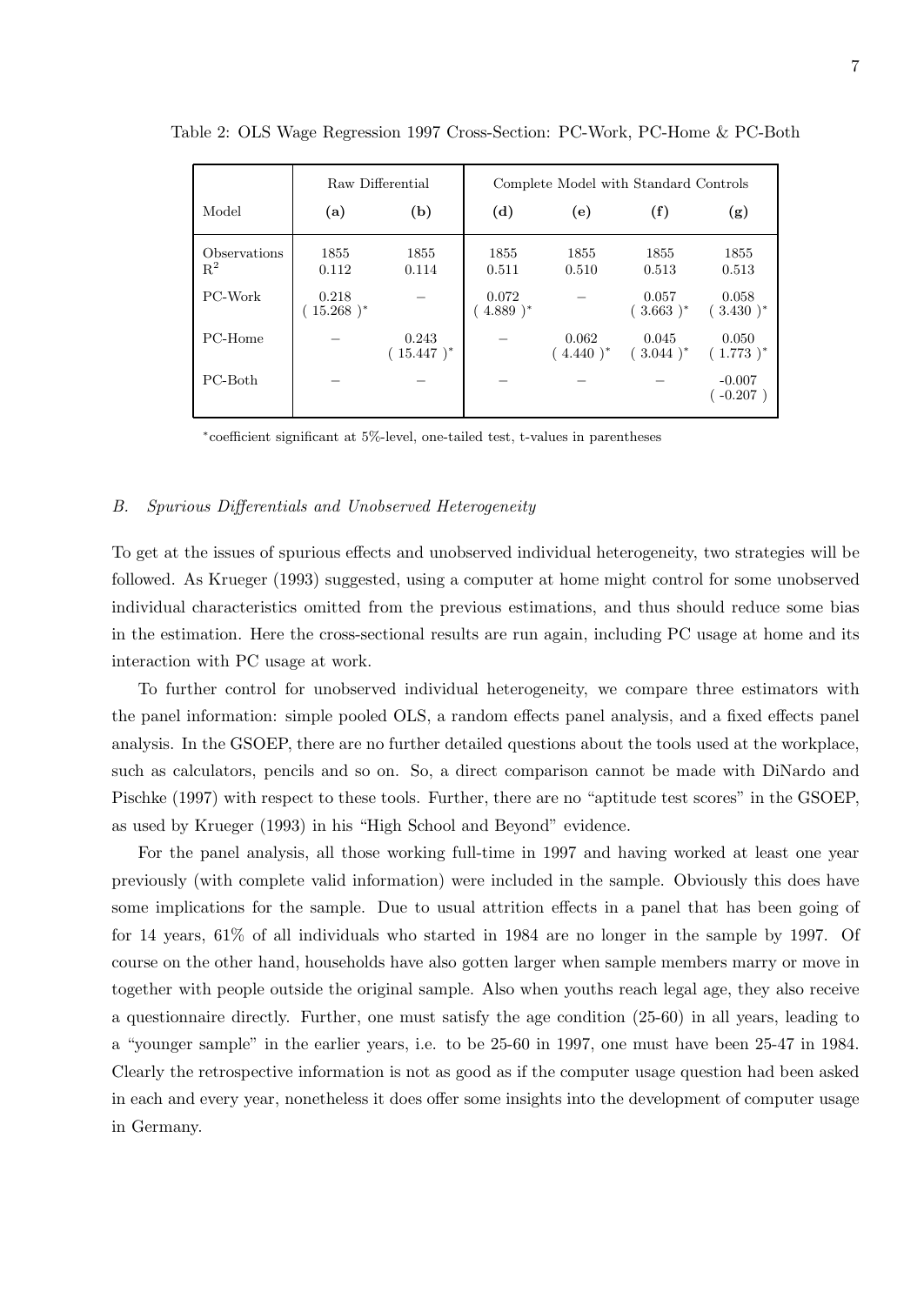| Industry                                      | PC Not Used              | PC Used                  |
|-----------------------------------------------|--------------------------|--------------------------|
| 2. Energy                                     | 0.002<br>(0.034)         | 0.034<br>(0.710)         |
| 3.1 Chemicals <sup>a</sup>                    | 0.002<br>(0.080)         | 0.115<br>$(.3.755)^*$    |
| 3.2 Plastics                                  | 0.036<br>(0.806)         | $-0.122$<br>$(-1.400)$   |
| 3.3 Stone                                     | $-0.029$<br>$(-0.429)$   | 0.023<br>(0.285)         |
| 3.4 Metal <sup><math>a</math></sup>           | 0.017<br>(1.160)         | 0.118<br>$(.8.082)^*$    |
| $3.5$ Wood                                    | 0.007<br>(0.196)         | 0.056<br>(1.174)         |
| 3.6 Textiles                                  | $-0.210$<br>$(-4.829)^*$ | $-0.066$<br>$(-0.759)$   |
| 3.7 Food                                      | $-0.087$<br>$(-2.324)^*$ | $-0.001$<br>$(-0.021)$   |
| 4. Construction                               | 0.024<br>(1.155)         | 0.083<br>$(.1.834)^*$    |
| 5. Wholesale/Retail <sup><math>a</math></sup> | $-0.130$<br>$(-4.871)^*$ | $-0.065$<br>$(-2.666)^*$ |
| 6. Transport <sup><math>a</math></sup>        | $-0.114$<br>$(-3.537)^*$ | $-0.004$<br>$(-0.104)$   |
| 7. Banking                                    | 0.055<br>(0.670)         | 0.084<br>$(.3.090)^*$    |
| 8. Other Services <sup><math>a</math></sup>   | $-0.103$<br>$(-4.529)^*$ | $-0.053$<br>$(-2.582)^*$ |
| 9. Non-Profit                                 | $-0.034$<br>$(-0.755)$   | $-0.019$<br>$(-0.396)$   |

Table 3: PC Usage at Work Interacted with Industry

Note: Obs=1855, R<sup>2</sup>=0.514, standard controls, Year=1997<br><sup>a</sup>significantly different PC differential at 5%-level, one-tailed test

∗coefficient significant at 5%-level one-tailed test, t-values in parentheses

The panel model specifications include: (a) the standard variables and PC-Work, (b) the previous model plus PC-Home and (c) the previous model and the interaction PC-Both. Table 5 summarizes the computer usage coefficients from the panel analysis.<sup>11</sup>

In Table 5, the results from 9 different regressions are presented: (a) 3 estimators: pooled OLS, random effects and fixed effects, and (b) 3 model specifications: sequentially adding PC-Home and PC-Both to a model with PC-Work. To illustrate how seriously one might be mislead if one fails to include controls for individual heterogeneity, we see that the pooled OLS coefficient on PC-Work is large at  $9\%$  (first column, first row) and highly significant (t=15). Using (individual) random effects panel drops the PC-Work effect down to less than half at  $4\%$  (t=7.0). Using the (individual) fixed effects panel estimator drops this even further to less than a quarter of the OLS pooled coefficient

 $11$ See Appendix Table 8 through Table 10 for the full-length panel results (time dummy coefficients 85-97 have been left out of the tables for brevity).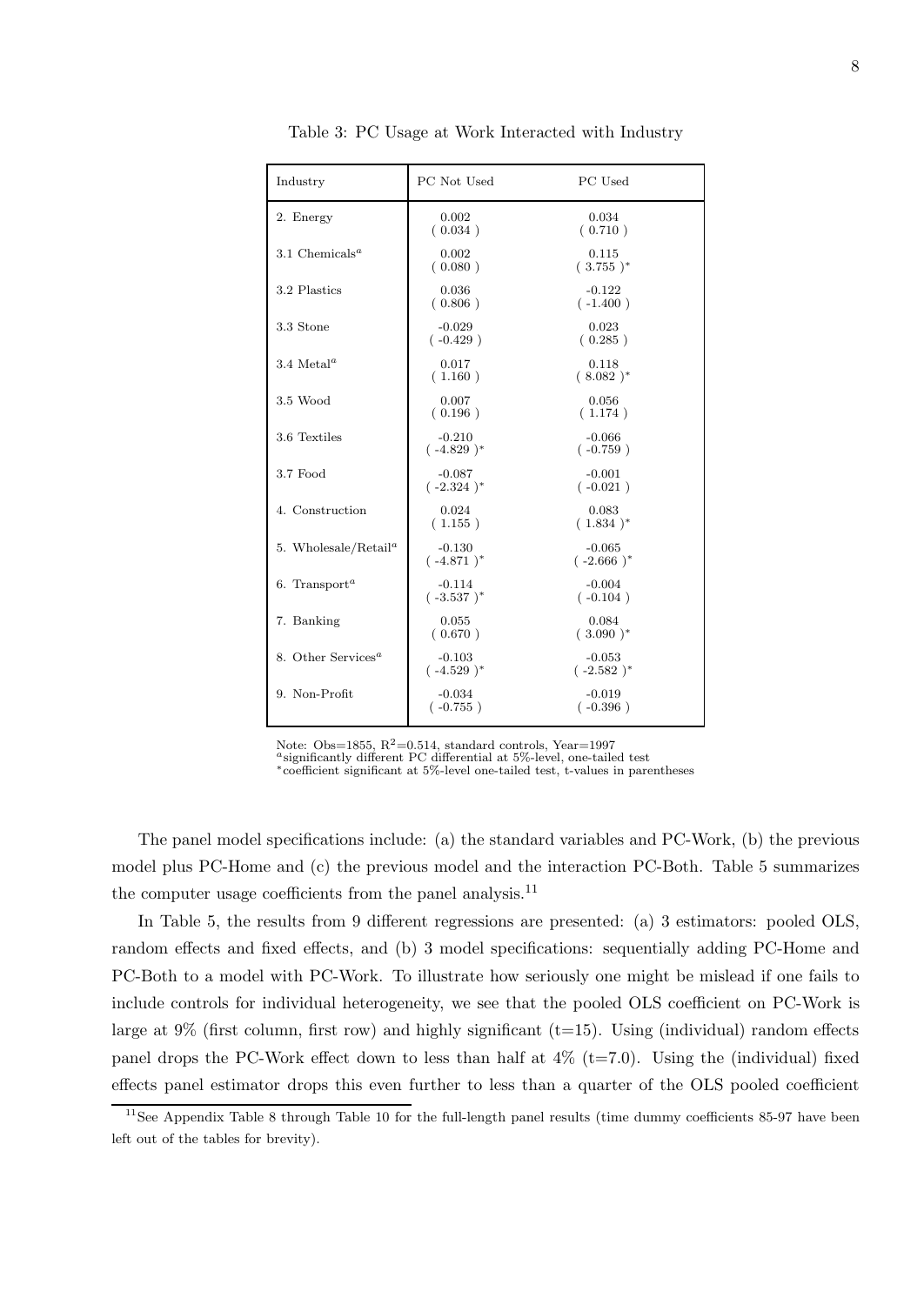| Firm Size (Number Employees) | PC Not Used              | PC Used                       |
|------------------------------|--------------------------|-------------------------------|
| Under $20^a$                 | $-0.143$<br>$(-8.974)^*$ | $-0.047$<br>$(-2.244)^*$      |
| $20 - 199^a$                 | $-0.074$<br>$(-5.569)^*$ | 0.033<br>$(.1.951)^*$         |
| $200 - 1999^a$               | $-0.017$<br>$(-1.292)$   | 0.044<br>$(.2.834)^*$         |
| $2000+$                      | 0.078<br>$(.4.760)^*$    | 0.112<br>$7.866$ <sup>*</sup> |

Table 4: PC Usage at Work Interacted with Firm Size

Note: Obs=1855, R<sup>2</sup>=0.513, standard controls, Year=1997 <br><sup>a</sup>significantly different PC differential at 5%-level, one-tailed test

∗coefficient significant at 5%-level one-tailed test, t-values in parentheses

size at  $2\%$  (t=3.5)! When one controls for PC-Home, with PC-Both, the PC-Work coefficient from the pooled OLS estimator is still very strong  $6\%$  and significant (t=10). We see here that merely by including PC-Home and PC-Both additionally in the specification, as Krueger (1993) suggests, does not prove to be very effective in controlling for ability effects. However, when combining (individual) fixed effects and these additional PC usage indicators, one sees that PC-Work, although still barely significant, has been reduced to a mere 1% for Germany. Further the coefficients in the same model for PC-Home and PC-Both are both small and very insignificant. These results corroborate largely what Entorf and Kramarz (1997) have found for France.

#### **V. Conclusions**

In this paper, the German Socio-Economic Panel dataset from 1984 to 1997 was used and indeed cross-sectional results from 1997 indicate a highly significant wage premium of 7% for computer usage at work in Germany. We conclude that although cross-sectional evidence may deliver appealing initial results when analyzing the wage differential of computer usage, for instance as in Krueger (1993) for the United States, one must include adequate controls for unobserved individual heterogeneity to avoid over-interpreting the results. Simply adding indicators for PC usage at home and interactions between home and work usage are alone insufficient to account for possible "ability" effects. Using all waves and the pooled OLS estimator, the wage premium of using a PC at work is almost 9% and is highly significant, however when using a panel estimator with individual fixed-effects and controlling for computer related skills, this premium all but disappears to 1% and is barely significant, confirming the results of Entorf and Kramarz (1997) for France. In Germany, we find no PC usage wage premium to speak of. This paper extends the results from DiNardo and Pischke (1997) with respect to the data, as one can directly control for unobserved individual heterogeneity using panel data. The GSOEP offers a unique opportunity to examine this question as it provides 14 years of panel information. We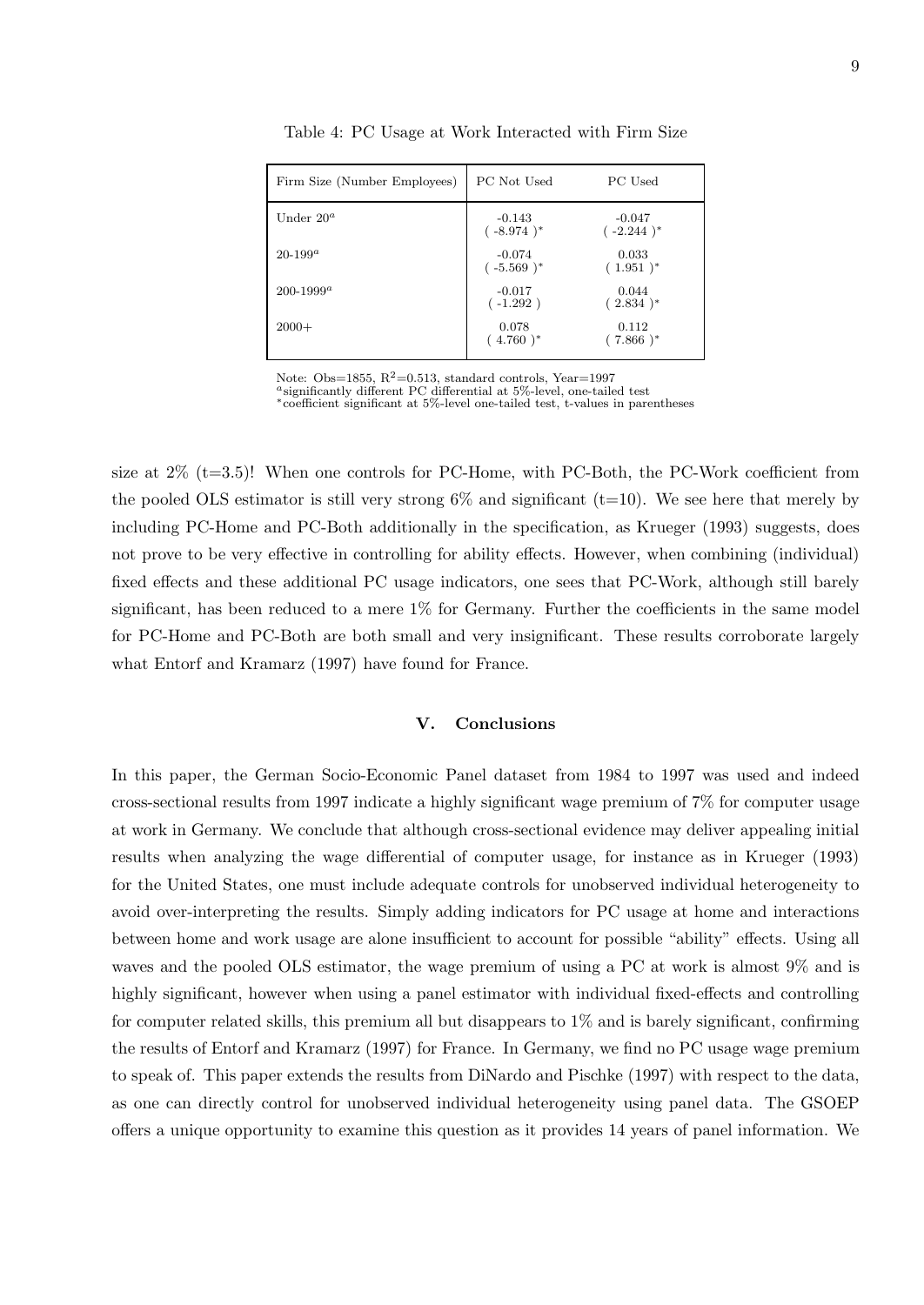|                | Model   | POOLED OLS             | <b>RE-PANEL</b>       | FE-PANEL              |
|----------------|---------|------------------------|-----------------------|-----------------------|
| 1              | PC-Work | 0.0856<br>$(14.859)^*$ | 0.0419<br>$(7.018)^*$ | 0.0205<br>$(3.542)^*$ |
| $\overline{2}$ | PC-Work | 0.0595<br>$(9.857)^*$  | 0.0330<br>$(5.362)^*$ | 0.0169<br>$(2.575)^*$ |
|                | PC-Home | 0.0897<br>$(13.383)*$  | 0.0341<br>$(5.090)^*$ | 0.0145<br>$(2.062)^*$ |
| 3              | PC-Work | 0.0626<br>$(9.714)^*$  | 0.0312<br>$(4.727)^*$ | 0.0144<br>$(2.056)^*$ |
|                | PC-Home | 0.1046<br>$(8.150)^*$  | 0.0267<br>$(2.311)^*$ | 0.0052<br>(0.436)     |
|                | PC-Both | $-0.0202$<br>(1.365)   | 0.0100<br>(0.779)     | 0.0128<br>(0.977)     |
|                |         |                        |                       |                       |

Table 5: GSOEP Panel Results (1984-1997)

Note: 1984-1997, N=12482, People=1625

∗coefficient significant at 5%-level one-tailed test, t-values in parentheses

suspect that part of the inability of Bell (1996) to find strong "ability" effects is due to the fact that only two waves were available with a relatively small sample size. In stark contrast, we find that in this analysis for Germany, unobserved individual heterogeneity or ability plays *the key role* in effectively explaining away the apparent wage premium for using a computer at work.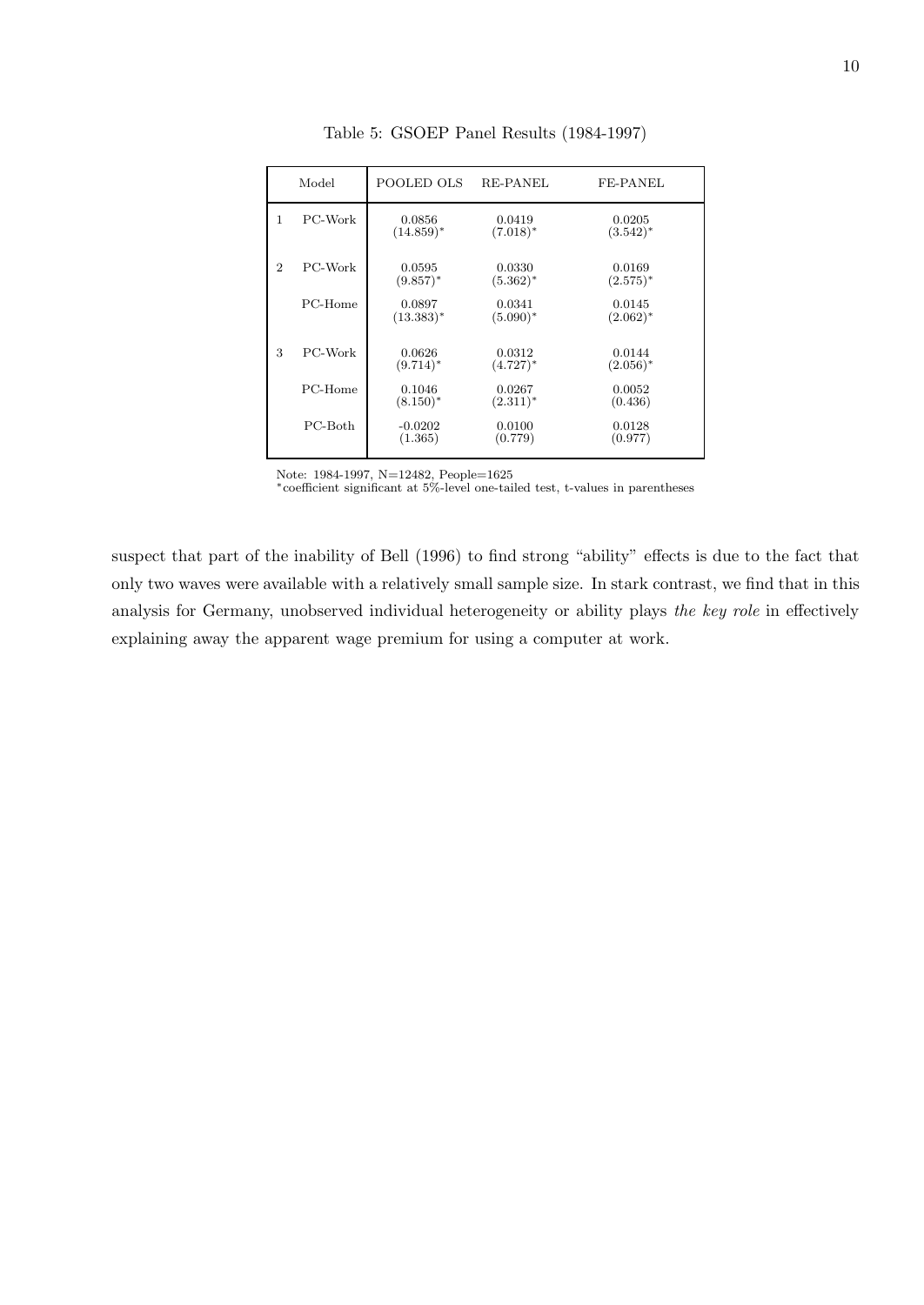#### **References**

- BELL, B. D. (1996): "Skill-Biased Technical Change and Wages: Evidence for a Longitudinal Data Set," University of Oxford.
- DINARDO, J. E., AND J.-S. PISCHKE (1997): "The Returns to Computer Use Revisited: Have Pencils Changed the Wage Structure Too?," *Quarterly Journal of Economics*, 1, 291–303.
- ENTORF, H., AND F. KRAMARZ (1994): "The Impact of New Technologies on Wages: Lessons from Matching Panels on Employees and their Firms," Discussion Paper 9407, CREST-INSEE-Paris. (1997): "Does Unmeasured Ability Explain the Higher Wages of New Technology Workers?," *European Economic Review*, 41, 1489–1509.
- Haisken-DeNew, J. P., and J. R. Frick (1998): *Desktop Companion to the German Socio-Economic Panel Study (GSOEP)*. German Institute for Economic Research, Berlin.
- HAISKEN-DENEW, J. P., AND C. M. SCHMIDT (1997): "Inter-Industry and Inter-Region Differentials: Mechanics and Interpretation," *The Review of Economics and Statistics*, 79(3), 516–521.
- (1998): "Industry Wage Differentials Revisited: A Longitudinal Comparison of Germany and USA (1984-1996)," Discussion Paper 2?, Institute for the Study of Labor (IZA-Bonn).
- Krueger, A. B. (1993): "How Computers have Changed the Wage Structure: Evidence from Microdata, 1984-1989," *Quarterly Journal of Economics*, 1, 33–60.
- Wagner, G. G., R. V. Burkhauser, and F. Behringer (1993): "The English Language Public Use File of the German Socio-Economic Panel Study," *The Journal of Human Resources*, 28(2), 429–433.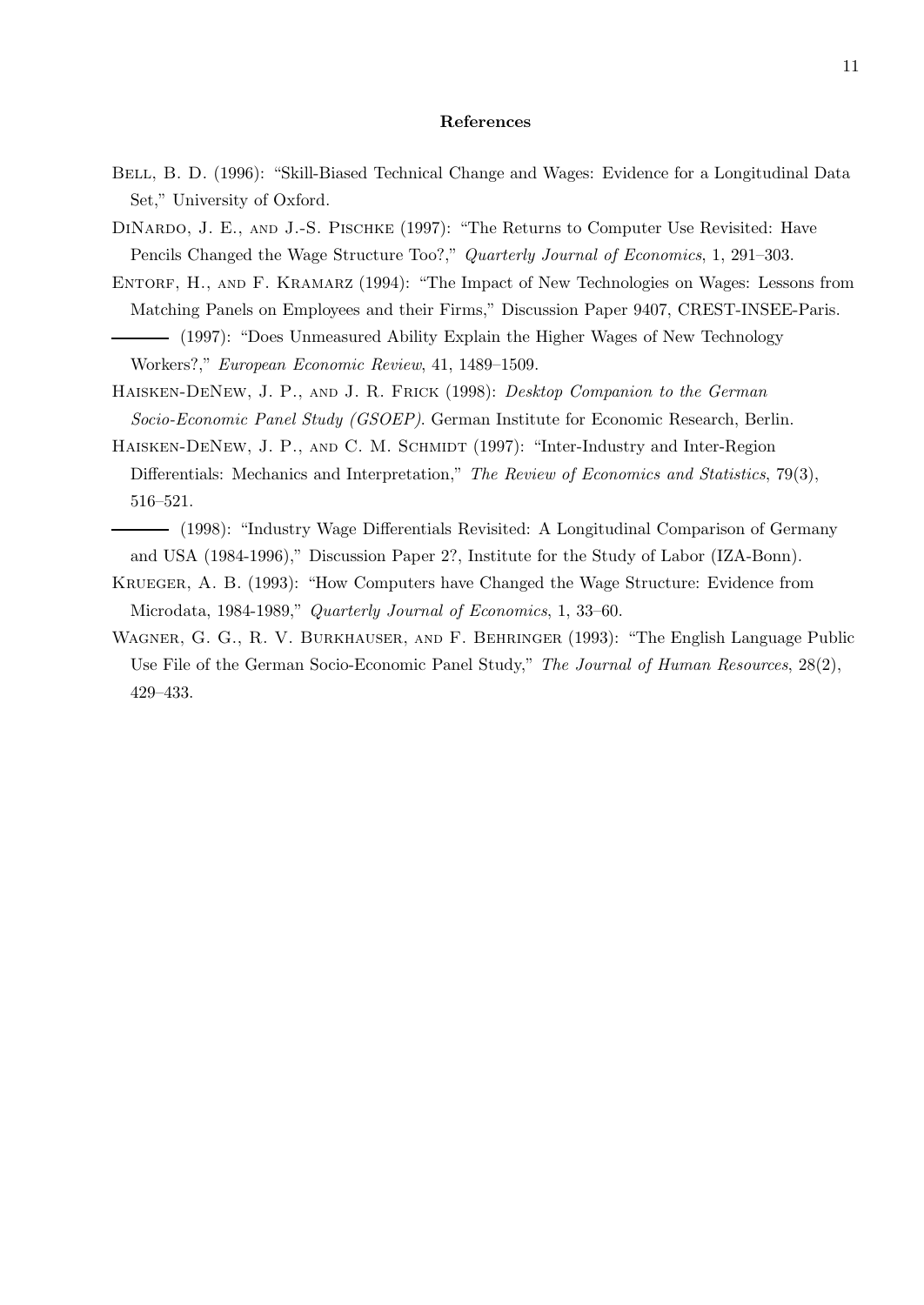Table 6: Major Hardware and Software Events in PC History

| The tradename "Microsoft" is registered<br>76-11<br>78-06<br>8086 XT: 5-10 MHz, 29K Transistors<br>79-06<br>8088 XT: 5-8 MHz, 29K Transistors<br>81-08<br>IBM introduces its Personal Computer with MS-DOS 1.0<br>80286 AT: 6-12 MHz, 134K Transistors<br>82-02<br>83-09<br>Microsoft Word for MS-DOS 1.00<br>84-00<br>Apple Macintosh (MAC)<br>$\overline{\text{MS-DOS}}$ 3.0<br>84-00<br>Microsoft makes software for Apple MAC<br>84-01<br>IBM chooses Microsoft MS-DOS for operating system<br>84-08<br>85-00<br>256KB DRAM Memory Chip<br>Intel386 DX: 16 MHz, 275K Transistors<br>85-10<br>Microsoft Windows 1.0<br>85-11<br>MS-DOS 3.2<br>86-00<br>WordPerfect 4.2<br>86-00<br>MS-DOS 3.3<br>87-00<br>87-02<br>Intel386 DX: 20 MHz, 275K Transistors<br>87-04<br>Microsoft Windows 2.0<br>88-00<br>1MB DRAM Memory Chip<br>88-00<br>MS-DOS 4.0<br>Intel386 DX: 25 MHz, 275K Transistors<br>88-04<br>Intel386 SX: 16 MHz, 275K Transistors<br>88-06<br>89-00<br>WordPerfect 5.1<br>Intel386 SX : 20-25 MHz, 275K Transistors<br>Intel386 SX : 33 MHz, 275K Transistors<br>Intel486 DX : 25 MHz, 1.2M Transistors<br>89-01<br>89-04<br>89-04<br>89-08<br>Microsoft Office announced<br>Intel486 DX: 33 MHz, 1.2M Transistors<br>90-05<br>Microsoft Windows 3.0<br>$90 - 05$<br>$90 - 10$<br>Intel386 SL : 20 MHz, 855K Transistors<br>91-00<br>$MS-DOS 5.0$<br>$\begin{array}{l} \text{Intel486 DX}: 50 MHz, 1.2M Transistors\\ \text{Intel386 SL}: 25 MHz, 855K Transistors\\ \end{array}$<br>91-06<br>91-09<br>Intel486 SX : 16-20 MHz, 1.2M Transistors<br>Intel486 SX : 25 MHz, 1.2M Transistors<br>91-09<br>91-09<br>92-00<br>4MB DRAM Memory Chip<br>IntelDX2 : 50 MHz, 1.2M Transistors<br>Microsoft Windows 3.1<br>92-03<br>92-04<br>$\begin{array}{l} \text{IntelDX2}: 66 \text{ MHz, } 1.2\text{M} \text{ Transistors} \\ \text{Intel486 SX}: 33 \text{ MHz, } 1.2\text{M} \text{ Transistors} \end{array}$<br>92-08<br>92-09<br>Intel386 SX: 33 MHz, 275K Transistors<br>92-10<br>$92 - 10$<br>Microsoft Windows for Workgroups 3.1<br>92-11<br>Intel $486$ SL : $20-33$ MHz, $1.4M$ Transistors<br>93-03<br>Pentium: 60-66 MHz, 3.1M Transistors<br>93-03<br>MSDOS 6.0<br>93-05<br>Microsoft Windows NT<br>93-11<br>Microsoft Windows for Workgroups 3.11.<br>Netscape 1.0 WWW Browser<br>94-00<br>MSDOS 6.22<br>94-00<br>"Pentium Bug": 2 million units with FPU bug<br>94-00<br>IntelDX4: 75-100 MHz, 1.6M Transistors<br>94-03<br>Intel Pentium: 90-100 MHz, 3.2M Transistors<br>94-03<br>Intel Pentium : 75 MHz, 3.2M Transistors<br>94-10<br>95-00<br>16MB DRAM Memory Chip<br>Intel Pentium : 120 MHz, 3.2M Transistors<br>Intel Pentium : 133 MHz, 3.3M Transistors<br>95-03<br>95-06<br>$95 - 08$<br>Windows 95<br>Microsoft Internet Explorer 2.0 for Windows 95<br>95-10<br>95-11<br>Intel Pentium Pro: 150-200 MHz, 5.5M Transistors<br>32MB DRAM Memory Chip<br>96-00<br>Microsoft Windows NT 3.0<br>96-00<br>Intel Pentium : 150-166 MHz, 3.3M Transistors<br>96-01<br>Intel Pentium : 200 MHz, 3.3M Transistors<br>96-06<br>97-00<br>64MB DRAM Memory Chip<br>97-00<br>Netscape Browser 4.0<br>97-01<br>Microsoft Office 97<br>Intel Pentium MMX : 166-200 MHz, 4.5M Transistors<br>97-01<br>Intel Pentium MMX : 233 MHz, 4.5M Transistors<br>97-06<br>97-09<br>Microsoft Internet Explorer 4.0<br>NOTE:<br>The hardware and software names mentioned here are used<br>in the generic sense only for informational purposes.<br>All trademarks are property of their respective owners.<br>Microsoft Corporation (1998)<br>"Microsoft Museum Past and Present Exhibit: Timeline"<br>http://www.microsoft.com/MSCorp/Museum/timelines/microsoft/timeline.asp<br>Intel Corporation (1998)<br>"Intel Microprocessor Quick Reference Guide"<br>http://www.intel.com/pressroom/kits/processors/quickref.htm<br>Team 22522 (1998)<br>"Computer Chronicles: From Stone to Silicon"<br>http://despina.advanced.org/22522/<br>Mitsubishi Corporation (1998)<br>"Mitsubishi Milestones"<br>http://www.msai.com/HTML/msai_milestones.html | Date | Event |  |
|---------------------------------------------------------------------------------------------------------------------------------------------------------------------------------------------------------------------------------------------------------------------------------------------------------------------------------------------------------------------------------------------------------------------------------------------------------------------------------------------------------------------------------------------------------------------------------------------------------------------------------------------------------------------------------------------------------------------------------------------------------------------------------------------------------------------------------------------------------------------------------------------------------------------------------------------------------------------------------------------------------------------------------------------------------------------------------------------------------------------------------------------------------------------------------------------------------------------------------------------------------------------------------------------------------------------------------------------------------------------------------------------------------------------------------------------------------------------------------------------------------------------------------------------------------------------------------------------------------------------------------------------------------------------------------------------------------------------------------------------------------------------------------------------------------------------------------------------------------------------------------------------------------------------------------------------------------------------------------------------------------------------------------------------------------------------------------------------------------------------------------------------------------------------------------------------------------------------------------------------------------------------------------------------------------------------------------------------------------------------------------------------------------------------------------------------------------------------------------------------------------------------------------------------------------------------------------------------------------------------------------------------------------------------------------------------------------------------------------------------------------------------------------------------------------------------------------------------------------------------------------------------------------------------------------------------------------------------------------------------------------------------------------------------------------------------------------------------------------------------------------------------------------------------------------------------------------------------------------------------------------------------------------------------------------------------------------------------------------------------------------------------------------------------------------------------------------------------------------------------------------------------------------------------------------------------------------------------------------------------------------------------------------------------------------------------------------------------------------------------------------------------------------------------------------------------------------------------------------------------------------------------------------------------------------------------------------------------------------------------------------------------------------------------------------------|------|-------|--|
|                                                                                                                                                                                                                                                                                                                                                                                                                                                                                                                                                                                                                                                                                                                                                                                                                                                                                                                                                                                                                                                                                                                                                                                                                                                                                                                                                                                                                                                                                                                                                                                                                                                                                                                                                                                                                                                                                                                                                                                                                                                                                                                                                                                                                                                                                                                                                                                                                                                                                                                                                                                                                                                                                                                                                                                                                                                                                                                                                                                                                                                                                                                                                                                                                                                                                                                                                                                                                                                                                                                                                                                                                                                                                                                                                                                                                                                                                                                                                                                                                                                               |      |       |  |
|                                                                                                                                                                                                                                                                                                                                                                                                                                                                                                                                                                                                                                                                                                                                                                                                                                                                                                                                                                                                                                                                                                                                                                                                                                                                                                                                                                                                                                                                                                                                                                                                                                                                                                                                                                                                                                                                                                                                                                                                                                                                                                                                                                                                                                                                                                                                                                                                                                                                                                                                                                                                                                                                                                                                                                                                                                                                                                                                                                                                                                                                                                                                                                                                                                                                                                                                                                                                                                                                                                                                                                                                                                                                                                                                                                                                                                                                                                                                                                                                                                                               |      |       |  |
|                                                                                                                                                                                                                                                                                                                                                                                                                                                                                                                                                                                                                                                                                                                                                                                                                                                                                                                                                                                                                                                                                                                                                                                                                                                                                                                                                                                                                                                                                                                                                                                                                                                                                                                                                                                                                                                                                                                                                                                                                                                                                                                                                                                                                                                                                                                                                                                                                                                                                                                                                                                                                                                                                                                                                                                                                                                                                                                                                                                                                                                                                                                                                                                                                                                                                                                                                                                                                                                                                                                                                                                                                                                                                                                                                                                                                                                                                                                                                                                                                                                               |      |       |  |
|                                                                                                                                                                                                                                                                                                                                                                                                                                                                                                                                                                                                                                                                                                                                                                                                                                                                                                                                                                                                                                                                                                                                                                                                                                                                                                                                                                                                                                                                                                                                                                                                                                                                                                                                                                                                                                                                                                                                                                                                                                                                                                                                                                                                                                                                                                                                                                                                                                                                                                                                                                                                                                                                                                                                                                                                                                                                                                                                                                                                                                                                                                                                                                                                                                                                                                                                                                                                                                                                                                                                                                                                                                                                                                                                                                                                                                                                                                                                                                                                                                                               |      |       |  |
|                                                                                                                                                                                                                                                                                                                                                                                                                                                                                                                                                                                                                                                                                                                                                                                                                                                                                                                                                                                                                                                                                                                                                                                                                                                                                                                                                                                                                                                                                                                                                                                                                                                                                                                                                                                                                                                                                                                                                                                                                                                                                                                                                                                                                                                                                                                                                                                                                                                                                                                                                                                                                                                                                                                                                                                                                                                                                                                                                                                                                                                                                                                                                                                                                                                                                                                                                                                                                                                                                                                                                                                                                                                                                                                                                                                                                                                                                                                                                                                                                                                               |      |       |  |
|                                                                                                                                                                                                                                                                                                                                                                                                                                                                                                                                                                                                                                                                                                                                                                                                                                                                                                                                                                                                                                                                                                                                                                                                                                                                                                                                                                                                                                                                                                                                                                                                                                                                                                                                                                                                                                                                                                                                                                                                                                                                                                                                                                                                                                                                                                                                                                                                                                                                                                                                                                                                                                                                                                                                                                                                                                                                                                                                                                                                                                                                                                                                                                                                                                                                                                                                                                                                                                                                                                                                                                                                                                                                                                                                                                                                                                                                                                                                                                                                                                                               |      |       |  |
|                                                                                                                                                                                                                                                                                                                                                                                                                                                                                                                                                                                                                                                                                                                                                                                                                                                                                                                                                                                                                                                                                                                                                                                                                                                                                                                                                                                                                                                                                                                                                                                                                                                                                                                                                                                                                                                                                                                                                                                                                                                                                                                                                                                                                                                                                                                                                                                                                                                                                                                                                                                                                                                                                                                                                                                                                                                                                                                                                                                                                                                                                                                                                                                                                                                                                                                                                                                                                                                                                                                                                                                                                                                                                                                                                                                                                                                                                                                                                                                                                                                               |      |       |  |
|                                                                                                                                                                                                                                                                                                                                                                                                                                                                                                                                                                                                                                                                                                                                                                                                                                                                                                                                                                                                                                                                                                                                                                                                                                                                                                                                                                                                                                                                                                                                                                                                                                                                                                                                                                                                                                                                                                                                                                                                                                                                                                                                                                                                                                                                                                                                                                                                                                                                                                                                                                                                                                                                                                                                                                                                                                                                                                                                                                                                                                                                                                                                                                                                                                                                                                                                                                                                                                                                                                                                                                                                                                                                                                                                                                                                                                                                                                                                                                                                                                                               |      |       |  |
|                                                                                                                                                                                                                                                                                                                                                                                                                                                                                                                                                                                                                                                                                                                                                                                                                                                                                                                                                                                                                                                                                                                                                                                                                                                                                                                                                                                                                                                                                                                                                                                                                                                                                                                                                                                                                                                                                                                                                                                                                                                                                                                                                                                                                                                                                                                                                                                                                                                                                                                                                                                                                                                                                                                                                                                                                                                                                                                                                                                                                                                                                                                                                                                                                                                                                                                                                                                                                                                                                                                                                                                                                                                                                                                                                                                                                                                                                                                                                                                                                                                               |      |       |  |
|                                                                                                                                                                                                                                                                                                                                                                                                                                                                                                                                                                                                                                                                                                                                                                                                                                                                                                                                                                                                                                                                                                                                                                                                                                                                                                                                                                                                                                                                                                                                                                                                                                                                                                                                                                                                                                                                                                                                                                                                                                                                                                                                                                                                                                                                                                                                                                                                                                                                                                                                                                                                                                                                                                                                                                                                                                                                                                                                                                                                                                                                                                                                                                                                                                                                                                                                                                                                                                                                                                                                                                                                                                                                                                                                                                                                                                                                                                                                                                                                                                                               |      |       |  |
|                                                                                                                                                                                                                                                                                                                                                                                                                                                                                                                                                                                                                                                                                                                                                                                                                                                                                                                                                                                                                                                                                                                                                                                                                                                                                                                                                                                                                                                                                                                                                                                                                                                                                                                                                                                                                                                                                                                                                                                                                                                                                                                                                                                                                                                                                                                                                                                                                                                                                                                                                                                                                                                                                                                                                                                                                                                                                                                                                                                                                                                                                                                                                                                                                                                                                                                                                                                                                                                                                                                                                                                                                                                                                                                                                                                                                                                                                                                                                                                                                                                               |      |       |  |
|                                                                                                                                                                                                                                                                                                                                                                                                                                                                                                                                                                                                                                                                                                                                                                                                                                                                                                                                                                                                                                                                                                                                                                                                                                                                                                                                                                                                                                                                                                                                                                                                                                                                                                                                                                                                                                                                                                                                                                                                                                                                                                                                                                                                                                                                                                                                                                                                                                                                                                                                                                                                                                                                                                                                                                                                                                                                                                                                                                                                                                                                                                                                                                                                                                                                                                                                                                                                                                                                                                                                                                                                                                                                                                                                                                                                                                                                                                                                                                                                                                                               |      |       |  |
|                                                                                                                                                                                                                                                                                                                                                                                                                                                                                                                                                                                                                                                                                                                                                                                                                                                                                                                                                                                                                                                                                                                                                                                                                                                                                                                                                                                                                                                                                                                                                                                                                                                                                                                                                                                                                                                                                                                                                                                                                                                                                                                                                                                                                                                                                                                                                                                                                                                                                                                                                                                                                                                                                                                                                                                                                                                                                                                                                                                                                                                                                                                                                                                                                                                                                                                                                                                                                                                                                                                                                                                                                                                                                                                                                                                                                                                                                                                                                                                                                                                               |      |       |  |
|                                                                                                                                                                                                                                                                                                                                                                                                                                                                                                                                                                                                                                                                                                                                                                                                                                                                                                                                                                                                                                                                                                                                                                                                                                                                                                                                                                                                                                                                                                                                                                                                                                                                                                                                                                                                                                                                                                                                                                                                                                                                                                                                                                                                                                                                                                                                                                                                                                                                                                                                                                                                                                                                                                                                                                                                                                                                                                                                                                                                                                                                                                                                                                                                                                                                                                                                                                                                                                                                                                                                                                                                                                                                                                                                                                                                                                                                                                                                                                                                                                                               |      |       |  |
|                                                                                                                                                                                                                                                                                                                                                                                                                                                                                                                                                                                                                                                                                                                                                                                                                                                                                                                                                                                                                                                                                                                                                                                                                                                                                                                                                                                                                                                                                                                                                                                                                                                                                                                                                                                                                                                                                                                                                                                                                                                                                                                                                                                                                                                                                                                                                                                                                                                                                                                                                                                                                                                                                                                                                                                                                                                                                                                                                                                                                                                                                                                                                                                                                                                                                                                                                                                                                                                                                                                                                                                                                                                                                                                                                                                                                                                                                                                                                                                                                                                               |      |       |  |
|                                                                                                                                                                                                                                                                                                                                                                                                                                                                                                                                                                                                                                                                                                                                                                                                                                                                                                                                                                                                                                                                                                                                                                                                                                                                                                                                                                                                                                                                                                                                                                                                                                                                                                                                                                                                                                                                                                                                                                                                                                                                                                                                                                                                                                                                                                                                                                                                                                                                                                                                                                                                                                                                                                                                                                                                                                                                                                                                                                                                                                                                                                                                                                                                                                                                                                                                                                                                                                                                                                                                                                                                                                                                                                                                                                                                                                                                                                                                                                                                                                                               |      |       |  |
|                                                                                                                                                                                                                                                                                                                                                                                                                                                                                                                                                                                                                                                                                                                                                                                                                                                                                                                                                                                                                                                                                                                                                                                                                                                                                                                                                                                                                                                                                                                                                                                                                                                                                                                                                                                                                                                                                                                                                                                                                                                                                                                                                                                                                                                                                                                                                                                                                                                                                                                                                                                                                                                                                                                                                                                                                                                                                                                                                                                                                                                                                                                                                                                                                                                                                                                                                                                                                                                                                                                                                                                                                                                                                                                                                                                                                                                                                                                                                                                                                                                               |      |       |  |
|                                                                                                                                                                                                                                                                                                                                                                                                                                                                                                                                                                                                                                                                                                                                                                                                                                                                                                                                                                                                                                                                                                                                                                                                                                                                                                                                                                                                                                                                                                                                                                                                                                                                                                                                                                                                                                                                                                                                                                                                                                                                                                                                                                                                                                                                                                                                                                                                                                                                                                                                                                                                                                                                                                                                                                                                                                                                                                                                                                                                                                                                                                                                                                                                                                                                                                                                                                                                                                                                                                                                                                                                                                                                                                                                                                                                                                                                                                                                                                                                                                                               |      |       |  |
|                                                                                                                                                                                                                                                                                                                                                                                                                                                                                                                                                                                                                                                                                                                                                                                                                                                                                                                                                                                                                                                                                                                                                                                                                                                                                                                                                                                                                                                                                                                                                                                                                                                                                                                                                                                                                                                                                                                                                                                                                                                                                                                                                                                                                                                                                                                                                                                                                                                                                                                                                                                                                                                                                                                                                                                                                                                                                                                                                                                                                                                                                                                                                                                                                                                                                                                                                                                                                                                                                                                                                                                                                                                                                                                                                                                                                                                                                                                                                                                                                                                               |      |       |  |
|                                                                                                                                                                                                                                                                                                                                                                                                                                                                                                                                                                                                                                                                                                                                                                                                                                                                                                                                                                                                                                                                                                                                                                                                                                                                                                                                                                                                                                                                                                                                                                                                                                                                                                                                                                                                                                                                                                                                                                                                                                                                                                                                                                                                                                                                                                                                                                                                                                                                                                                                                                                                                                                                                                                                                                                                                                                                                                                                                                                                                                                                                                                                                                                                                                                                                                                                                                                                                                                                                                                                                                                                                                                                                                                                                                                                                                                                                                                                                                                                                                                               |      |       |  |
|                                                                                                                                                                                                                                                                                                                                                                                                                                                                                                                                                                                                                                                                                                                                                                                                                                                                                                                                                                                                                                                                                                                                                                                                                                                                                                                                                                                                                                                                                                                                                                                                                                                                                                                                                                                                                                                                                                                                                                                                                                                                                                                                                                                                                                                                                                                                                                                                                                                                                                                                                                                                                                                                                                                                                                                                                                                                                                                                                                                                                                                                                                                                                                                                                                                                                                                                                                                                                                                                                                                                                                                                                                                                                                                                                                                                                                                                                                                                                                                                                                                               |      |       |  |
|                                                                                                                                                                                                                                                                                                                                                                                                                                                                                                                                                                                                                                                                                                                                                                                                                                                                                                                                                                                                                                                                                                                                                                                                                                                                                                                                                                                                                                                                                                                                                                                                                                                                                                                                                                                                                                                                                                                                                                                                                                                                                                                                                                                                                                                                                                                                                                                                                                                                                                                                                                                                                                                                                                                                                                                                                                                                                                                                                                                                                                                                                                                                                                                                                                                                                                                                                                                                                                                                                                                                                                                                                                                                                                                                                                                                                                                                                                                                                                                                                                                               |      |       |  |
|                                                                                                                                                                                                                                                                                                                                                                                                                                                                                                                                                                                                                                                                                                                                                                                                                                                                                                                                                                                                                                                                                                                                                                                                                                                                                                                                                                                                                                                                                                                                                                                                                                                                                                                                                                                                                                                                                                                                                                                                                                                                                                                                                                                                                                                                                                                                                                                                                                                                                                                                                                                                                                                                                                                                                                                                                                                                                                                                                                                                                                                                                                                                                                                                                                                                                                                                                                                                                                                                                                                                                                                                                                                                                                                                                                                                                                                                                                                                                                                                                                                               |      |       |  |
|                                                                                                                                                                                                                                                                                                                                                                                                                                                                                                                                                                                                                                                                                                                                                                                                                                                                                                                                                                                                                                                                                                                                                                                                                                                                                                                                                                                                                                                                                                                                                                                                                                                                                                                                                                                                                                                                                                                                                                                                                                                                                                                                                                                                                                                                                                                                                                                                                                                                                                                                                                                                                                                                                                                                                                                                                                                                                                                                                                                                                                                                                                                                                                                                                                                                                                                                                                                                                                                                                                                                                                                                                                                                                                                                                                                                                                                                                                                                                                                                                                                               |      |       |  |
|                                                                                                                                                                                                                                                                                                                                                                                                                                                                                                                                                                                                                                                                                                                                                                                                                                                                                                                                                                                                                                                                                                                                                                                                                                                                                                                                                                                                                                                                                                                                                                                                                                                                                                                                                                                                                                                                                                                                                                                                                                                                                                                                                                                                                                                                                                                                                                                                                                                                                                                                                                                                                                                                                                                                                                                                                                                                                                                                                                                                                                                                                                                                                                                                                                                                                                                                                                                                                                                                                                                                                                                                                                                                                                                                                                                                                                                                                                                                                                                                                                                               |      |       |  |
|                                                                                                                                                                                                                                                                                                                                                                                                                                                                                                                                                                                                                                                                                                                                                                                                                                                                                                                                                                                                                                                                                                                                                                                                                                                                                                                                                                                                                                                                                                                                                                                                                                                                                                                                                                                                                                                                                                                                                                                                                                                                                                                                                                                                                                                                                                                                                                                                                                                                                                                                                                                                                                                                                                                                                                                                                                                                                                                                                                                                                                                                                                                                                                                                                                                                                                                                                                                                                                                                                                                                                                                                                                                                                                                                                                                                                                                                                                                                                                                                                                                               |      |       |  |
|                                                                                                                                                                                                                                                                                                                                                                                                                                                                                                                                                                                                                                                                                                                                                                                                                                                                                                                                                                                                                                                                                                                                                                                                                                                                                                                                                                                                                                                                                                                                                                                                                                                                                                                                                                                                                                                                                                                                                                                                                                                                                                                                                                                                                                                                                                                                                                                                                                                                                                                                                                                                                                                                                                                                                                                                                                                                                                                                                                                                                                                                                                                                                                                                                                                                                                                                                                                                                                                                                                                                                                                                                                                                                                                                                                                                                                                                                                                                                                                                                                                               |      |       |  |
|                                                                                                                                                                                                                                                                                                                                                                                                                                                                                                                                                                                                                                                                                                                                                                                                                                                                                                                                                                                                                                                                                                                                                                                                                                                                                                                                                                                                                                                                                                                                                                                                                                                                                                                                                                                                                                                                                                                                                                                                                                                                                                                                                                                                                                                                                                                                                                                                                                                                                                                                                                                                                                                                                                                                                                                                                                                                                                                                                                                                                                                                                                                                                                                                                                                                                                                                                                                                                                                                                                                                                                                                                                                                                                                                                                                                                                                                                                                                                                                                                                                               |      |       |  |
|                                                                                                                                                                                                                                                                                                                                                                                                                                                                                                                                                                                                                                                                                                                                                                                                                                                                                                                                                                                                                                                                                                                                                                                                                                                                                                                                                                                                                                                                                                                                                                                                                                                                                                                                                                                                                                                                                                                                                                                                                                                                                                                                                                                                                                                                                                                                                                                                                                                                                                                                                                                                                                                                                                                                                                                                                                                                                                                                                                                                                                                                                                                                                                                                                                                                                                                                                                                                                                                                                                                                                                                                                                                                                                                                                                                                                                                                                                                                                                                                                                                               |      |       |  |
|                                                                                                                                                                                                                                                                                                                                                                                                                                                                                                                                                                                                                                                                                                                                                                                                                                                                                                                                                                                                                                                                                                                                                                                                                                                                                                                                                                                                                                                                                                                                                                                                                                                                                                                                                                                                                                                                                                                                                                                                                                                                                                                                                                                                                                                                                                                                                                                                                                                                                                                                                                                                                                                                                                                                                                                                                                                                                                                                                                                                                                                                                                                                                                                                                                                                                                                                                                                                                                                                                                                                                                                                                                                                                                                                                                                                                                                                                                                                                                                                                                                               |      |       |  |
|                                                                                                                                                                                                                                                                                                                                                                                                                                                                                                                                                                                                                                                                                                                                                                                                                                                                                                                                                                                                                                                                                                                                                                                                                                                                                                                                                                                                                                                                                                                                                                                                                                                                                                                                                                                                                                                                                                                                                                                                                                                                                                                                                                                                                                                                                                                                                                                                                                                                                                                                                                                                                                                                                                                                                                                                                                                                                                                                                                                                                                                                                                                                                                                                                                                                                                                                                                                                                                                                                                                                                                                                                                                                                                                                                                                                                                                                                                                                                                                                                                                               |      |       |  |
|                                                                                                                                                                                                                                                                                                                                                                                                                                                                                                                                                                                                                                                                                                                                                                                                                                                                                                                                                                                                                                                                                                                                                                                                                                                                                                                                                                                                                                                                                                                                                                                                                                                                                                                                                                                                                                                                                                                                                                                                                                                                                                                                                                                                                                                                                                                                                                                                                                                                                                                                                                                                                                                                                                                                                                                                                                                                                                                                                                                                                                                                                                                                                                                                                                                                                                                                                                                                                                                                                                                                                                                                                                                                                                                                                                                                                                                                                                                                                                                                                                                               |      |       |  |
|                                                                                                                                                                                                                                                                                                                                                                                                                                                                                                                                                                                                                                                                                                                                                                                                                                                                                                                                                                                                                                                                                                                                                                                                                                                                                                                                                                                                                                                                                                                                                                                                                                                                                                                                                                                                                                                                                                                                                                                                                                                                                                                                                                                                                                                                                                                                                                                                                                                                                                                                                                                                                                                                                                                                                                                                                                                                                                                                                                                                                                                                                                                                                                                                                                                                                                                                                                                                                                                                                                                                                                                                                                                                                                                                                                                                                                                                                                                                                                                                                                                               |      |       |  |
|                                                                                                                                                                                                                                                                                                                                                                                                                                                                                                                                                                                                                                                                                                                                                                                                                                                                                                                                                                                                                                                                                                                                                                                                                                                                                                                                                                                                                                                                                                                                                                                                                                                                                                                                                                                                                                                                                                                                                                                                                                                                                                                                                                                                                                                                                                                                                                                                                                                                                                                                                                                                                                                                                                                                                                                                                                                                                                                                                                                                                                                                                                                                                                                                                                                                                                                                                                                                                                                                                                                                                                                                                                                                                                                                                                                                                                                                                                                                                                                                                                                               |      |       |  |
|                                                                                                                                                                                                                                                                                                                                                                                                                                                                                                                                                                                                                                                                                                                                                                                                                                                                                                                                                                                                                                                                                                                                                                                                                                                                                                                                                                                                                                                                                                                                                                                                                                                                                                                                                                                                                                                                                                                                                                                                                                                                                                                                                                                                                                                                                                                                                                                                                                                                                                                                                                                                                                                                                                                                                                                                                                                                                                                                                                                                                                                                                                                                                                                                                                                                                                                                                                                                                                                                                                                                                                                                                                                                                                                                                                                                                                                                                                                                                                                                                                                               |      |       |  |
|                                                                                                                                                                                                                                                                                                                                                                                                                                                                                                                                                                                                                                                                                                                                                                                                                                                                                                                                                                                                                                                                                                                                                                                                                                                                                                                                                                                                                                                                                                                                                                                                                                                                                                                                                                                                                                                                                                                                                                                                                                                                                                                                                                                                                                                                                                                                                                                                                                                                                                                                                                                                                                                                                                                                                                                                                                                                                                                                                                                                                                                                                                                                                                                                                                                                                                                                                                                                                                                                                                                                                                                                                                                                                                                                                                                                                                                                                                                                                                                                                                                               |      |       |  |
|                                                                                                                                                                                                                                                                                                                                                                                                                                                                                                                                                                                                                                                                                                                                                                                                                                                                                                                                                                                                                                                                                                                                                                                                                                                                                                                                                                                                                                                                                                                                                                                                                                                                                                                                                                                                                                                                                                                                                                                                                                                                                                                                                                                                                                                                                                                                                                                                                                                                                                                                                                                                                                                                                                                                                                                                                                                                                                                                                                                                                                                                                                                                                                                                                                                                                                                                                                                                                                                                                                                                                                                                                                                                                                                                                                                                                                                                                                                                                                                                                                                               |      |       |  |
|                                                                                                                                                                                                                                                                                                                                                                                                                                                                                                                                                                                                                                                                                                                                                                                                                                                                                                                                                                                                                                                                                                                                                                                                                                                                                                                                                                                                                                                                                                                                                                                                                                                                                                                                                                                                                                                                                                                                                                                                                                                                                                                                                                                                                                                                                                                                                                                                                                                                                                                                                                                                                                                                                                                                                                                                                                                                                                                                                                                                                                                                                                                                                                                                                                                                                                                                                                                                                                                                                                                                                                                                                                                                                                                                                                                                                                                                                                                                                                                                                                                               |      |       |  |
|                                                                                                                                                                                                                                                                                                                                                                                                                                                                                                                                                                                                                                                                                                                                                                                                                                                                                                                                                                                                                                                                                                                                                                                                                                                                                                                                                                                                                                                                                                                                                                                                                                                                                                                                                                                                                                                                                                                                                                                                                                                                                                                                                                                                                                                                                                                                                                                                                                                                                                                                                                                                                                                                                                                                                                                                                                                                                                                                                                                                                                                                                                                                                                                                                                                                                                                                                                                                                                                                                                                                                                                                                                                                                                                                                                                                                                                                                                                                                                                                                                                               |      |       |  |
|                                                                                                                                                                                                                                                                                                                                                                                                                                                                                                                                                                                                                                                                                                                                                                                                                                                                                                                                                                                                                                                                                                                                                                                                                                                                                                                                                                                                                                                                                                                                                                                                                                                                                                                                                                                                                                                                                                                                                                                                                                                                                                                                                                                                                                                                                                                                                                                                                                                                                                                                                                                                                                                                                                                                                                                                                                                                                                                                                                                                                                                                                                                                                                                                                                                                                                                                                                                                                                                                                                                                                                                                                                                                                                                                                                                                                                                                                                                                                                                                                                                               |      |       |  |
|                                                                                                                                                                                                                                                                                                                                                                                                                                                                                                                                                                                                                                                                                                                                                                                                                                                                                                                                                                                                                                                                                                                                                                                                                                                                                                                                                                                                                                                                                                                                                                                                                                                                                                                                                                                                                                                                                                                                                                                                                                                                                                                                                                                                                                                                                                                                                                                                                                                                                                                                                                                                                                                                                                                                                                                                                                                                                                                                                                                                                                                                                                                                                                                                                                                                                                                                                                                                                                                                                                                                                                                                                                                                                                                                                                                                                                                                                                                                                                                                                                                               |      |       |  |
|                                                                                                                                                                                                                                                                                                                                                                                                                                                                                                                                                                                                                                                                                                                                                                                                                                                                                                                                                                                                                                                                                                                                                                                                                                                                                                                                                                                                                                                                                                                                                                                                                                                                                                                                                                                                                                                                                                                                                                                                                                                                                                                                                                                                                                                                                                                                                                                                                                                                                                                                                                                                                                                                                                                                                                                                                                                                                                                                                                                                                                                                                                                                                                                                                                                                                                                                                                                                                                                                                                                                                                                                                                                                                                                                                                                                                                                                                                                                                                                                                                                               |      |       |  |
|                                                                                                                                                                                                                                                                                                                                                                                                                                                                                                                                                                                                                                                                                                                                                                                                                                                                                                                                                                                                                                                                                                                                                                                                                                                                                                                                                                                                                                                                                                                                                                                                                                                                                                                                                                                                                                                                                                                                                                                                                                                                                                                                                                                                                                                                                                                                                                                                                                                                                                                                                                                                                                                                                                                                                                                                                                                                                                                                                                                                                                                                                                                                                                                                                                                                                                                                                                                                                                                                                                                                                                                                                                                                                                                                                                                                                                                                                                                                                                                                                                                               |      |       |  |
|                                                                                                                                                                                                                                                                                                                                                                                                                                                                                                                                                                                                                                                                                                                                                                                                                                                                                                                                                                                                                                                                                                                                                                                                                                                                                                                                                                                                                                                                                                                                                                                                                                                                                                                                                                                                                                                                                                                                                                                                                                                                                                                                                                                                                                                                                                                                                                                                                                                                                                                                                                                                                                                                                                                                                                                                                                                                                                                                                                                                                                                                                                                                                                                                                                                                                                                                                                                                                                                                                                                                                                                                                                                                                                                                                                                                                                                                                                                                                                                                                                                               |      |       |  |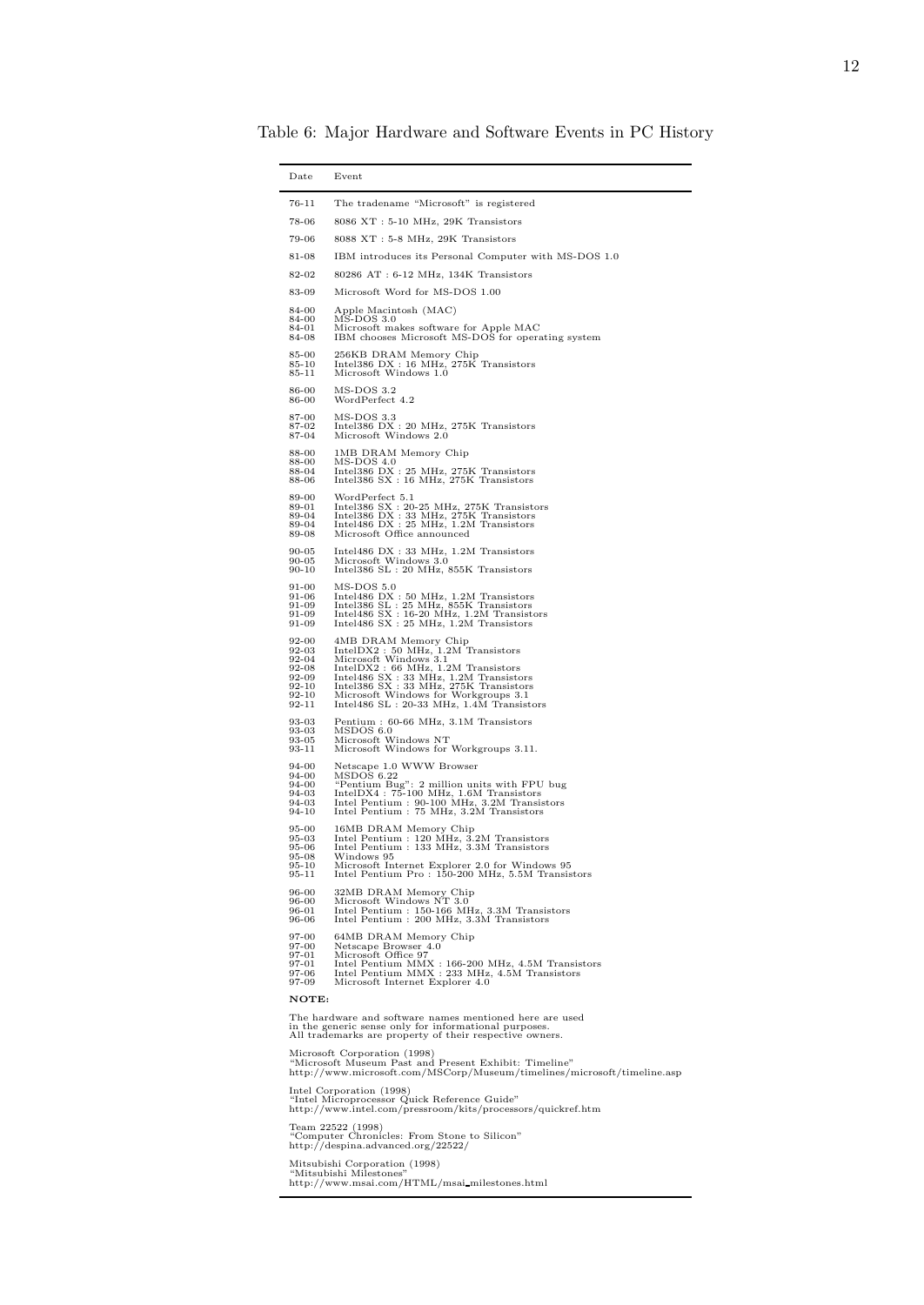**A Appendix: Tables NOT intended for publication!**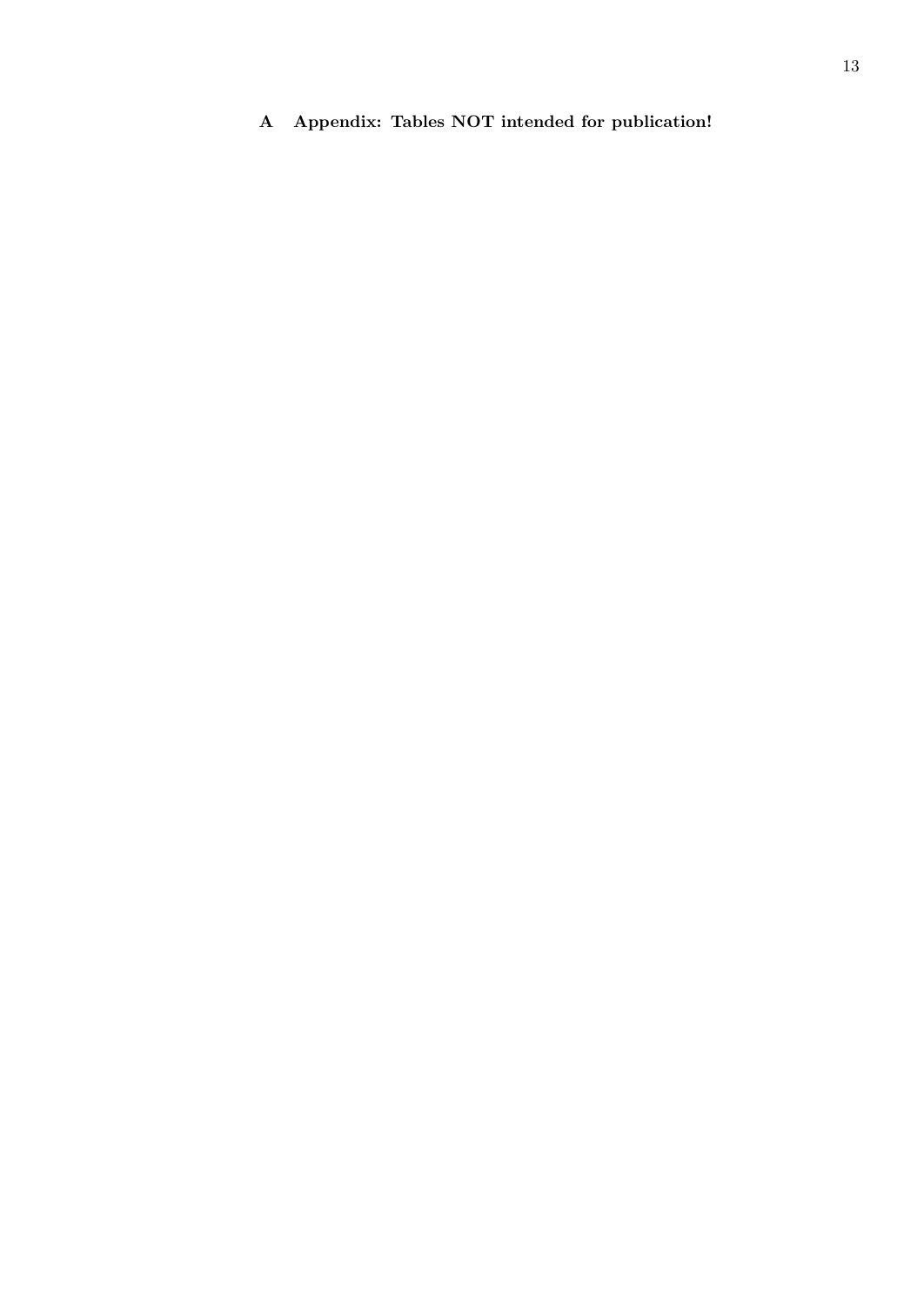| Model                 | (a)                    | (b)                     | (c)                       | (d)                       | (e)                       | (f)                        | (g)                       |
|-----------------------|------------------------|-------------------------|---------------------------|---------------------------|---------------------------|----------------------------|---------------------------|
| Observations<br>$R^2$ | 1855<br>0.112          | 1855<br>0.114           | 1855<br>0.504             | 1855<br>0.511             | 1855<br>0.510             | 1855<br>0.513              | 1855<br>0.513             |
| F-Test<br>Prob        | 233.100<br>0.000       | 238.590<br>0.000        | 57.940<br>0.000           | 57.620<br>0.000           | 57.360<br>0.000           | 56.450<br>0.000            | 54.810<br>0.000           |
| PC-Work               | 0.218<br>$(15.268)^*$  |                         |                           | 0.072<br>$(.4.889)^*$     |                           | 0.057<br>$(.3.663)^*$      | 0.058<br>$(.3.430)^*$     |
| PC-Home               |                        | 0.243<br>$(15.447)^*$   |                           |                           | 0.062<br>$(.4.440)^*$     | 0.045<br>$(.3.044)^*$      | 0.050<br>$(.1.773)^*$     |
| $PC-Both$             |                        |                         |                           |                           |                           |                            | $-0.007$<br>$(-0.207)$    |
| $_{\rm Constant}$     | 4.357<br>$(454.390)^*$ | 4.386<br>$(.521.114)^*$ | 4.047<br>$(.75.050)^*$    | 4.056<br>$(.75.645)^*$    | 4.052<br>$(.75.511)^*$    | 4.058<br>$(.75.844)^*$     | 4.056<br>$(.75.471)^*$    |
| Age: 25-34            |                        |                         | 0.086<br>$(6.133)^*$      | 0.088<br>$(6.290)^*$      | 0.088<br>$(6.250)^*$      | 0.089<br>$(.6.341)^*$      | 0.089<br>$(6.343)^*$      |
| Age: 35-44            |                        |                         | 0.137<br>$(.9.130)^*$     | 0.138<br>$(.9.251)^*$     | 0.139<br>$(.9.326)^*$     | 0.139<br>$(.9.366)^*$      | 0.139<br>$(.9.365)^*$     |
| Age: 45-54            |                        |                         | 0.123<br>$(6.355)^*$      | 0.131<br>$(.6.791)^*$     | 0.133<br>$(.6.848)^*$     | 0.136<br>$(.7.053)^*$      | 0.137<br>$(.7.053)^*$     |
| Age: 55-60            |                        |                         | 0.029<br>$(.2.382)^*$     | 0.031<br>$(.2.520)^*$     | 0.029<br>$(.2.372)^*$     | 0.030<br>$(.2.483)^*$      | 0.031<br>$(2.485)^*$      |
| Region: Mid-West      |                        |                         | $-0.015$<br>$(-0.904)$    | $-0.017$<br>$(-1.028)$    | $-0.013$<br>$(-0.752)$    | $-0.015$<br>$(-0.891)$     | $-0.015$<br>$(-0.881)$    |
| Region: North         |                        |                         | $-0.002$<br>$(-0.090)$    | $-0.007$<br>$(-0.396)$    | $-0.006$<br>$(-0.333)$    | $-0.009$<br>$(-0.507)$     | $-0.008$<br>$(-0.498)$    |
| Region: South         |                        |                         | 0.003<br>(0.186)          | 0.001<br>(0.079)          | 0.006<br>(0.409)          | 0.004<br>(0.263)           | 0.004<br>(0.272)          |
| Years of Education    |                        |                         | 0.024<br>$(.8.733)^*$     | 0.022<br>$(.8.039)^*$     | 0.022<br>$(.8.098)^*$     | 0.021<br>$(.7.729)^*$      | 0.021<br>$(.7.729)^*$     |
| Female                |                        |                         | $-0.179$<br>$(-13.045)^*$ | $-0.171$<br>$(.12.527)^*$ | $-0.168$<br>$(-12.207)^*$ | $-0.166$<br>$(-12.021)^*$  | $-0.166$<br>$(-12.005)^*$ |
| Foreigner             |                        |                         | $-0.075$<br>$(-5.565)^*$  | $-0.069$<br>$(-5.126)^*$  | $-0.069$<br>$(-5.147)^*$  | $-0.066$<br>$(-4.916)^*$   | $-0.066$<br>$(-4.866)^*$  |
| Firm Size: Under 20   |                        |                         | $-0.196$<br>$(-10.850)^*$ | $-0.190$<br>$(-10.562)^*$ | $-0.192$<br>$(-10.677)^*$ | $-0.188$<br>$(.10.496)^*$  | $-0.188$<br>$(-10.467)^*$ |
| Firm Size: 20-199     |                        |                         | $-0.122$<br>$(-7.725)^*$  | $-0.116$<br>$(-7.367)^*$  | $-0.120$<br>$(-7.605)^*$  | $-0.115$<br>$(-7.353)^*$   | $-0.115$<br>$(-7.336)^*$  |
| Firm Size: 200-1999   |                        |                         | $-0.082$<br>$(-5.466)^*$  | $-0.077$<br>$(-5.165)^*$  | $-0.079$<br>$(-5.300)^*$  | $-0.076$<br>$(-5.107)^*$   | $-0.076$<br>$(-5.102)^*$  |
| Occ: Business         |                        |                         | 0.000<br>(0.000)          | $-0.008$<br>$(-0.214)$    | 0.003<br>(0.080)          | $-0.004$<br>$(-0.112)$     | $-0.004$<br>$(-0.120)$    |
| Occ: Manager          |                        |                         | 0.377<br>$(.8.760)^*$     | 0.358<br>$(.8.328)^*$     | 0.366<br>$(.8.531)^*$     | 0.354<br>$(.8.251)^*$      | 0.354<br>$(.8.251)^*$     |
| Occ: Manufacturing    |                        |                         | 0.100<br>$(.3.500)^*$     | 0.102<br>$(.3.576)^*$     | 0.107<br>$(.3.755)^*$     | 0.106<br>(3.743)*          | 0.106<br>$(.3.736)^*$     |
| Occ: Office           |                        |                         | 0.100<br>$(.3.287)^*$     | 0.073<br>$(.2.389)^*$     | 0.098<br>$(.3.258)^*$     | 0.078<br>$(.2.541)^*$      | 0.078<br>$(.2.527)^*$     |
| Occ: Science          |                        |                         | 0.166<br>$(.5.465)^*$     | 0.156<br>$(.5.146)^*$     | 0.161<br>$(.5.324)^*$     | $_{0.155}$<br>$(.5.109)^*$ | 0.155<br>$(.5.109)^*$     |
| 2. Energy             |                        |                         | 0.013<br>(0.383)          | 0.014<br>(0.437)          | 0.008<br>(0.252)          | 0.011<br>(0.331)           | 0.011<br>(0.329)          |
| 3.1 Chemicals         |                        |                         | 0.061<br>$(.2.856)^*$     | 0.055<br>$(.2.611)^*$     | 0.055<br>$(.2.596)^*$     | 0.052<br>$(.2.473)^*$      | 0.052<br>$(.2.477)^*$     |
| 3.2 Plastics          |                        |                         | 0.026<br>(0.650)          | 0.025<br>(0.652)          | 0.025<br>(0.640)          | 0.025<br>(0.645)           | 0.025<br>(0.643)          |
| 3.3 Stone             |                        |                         | 0.005<br>(0.101)          | $-0.001$<br>$(-0.024)$    | 0.003<br>(0.060)          | $-0.001$<br>$(-0.028)$     | $-0.001$<br>$(-0.023)$    |
| 3.4 Metal             |                        |                         | 0.070<br>$(.7.742)^*$     | 0.064<br>$(.7.080)^*$     | 0.066<br>$(.7.297)^*$     | 0.062<br>$(6.898)^*$       | 0.062<br>$(.6.899)^*$     |
| 3.5 Wood              |                        |                         | 0.038<br>(1.418)          | 0.035<br>(1.305)          | 0.036<br>(1.351)          | 0.034<br>(1.280)           | 0.034<br>(1.278)          |
| 3.6 Textiles          |                        |                         | $-0.164$<br>$(-4.243)^*$  | $-0.160$<br>$(-4.162)^*$  | $-0.163$<br>$(-4.219)^*$  | $-0.160$<br>$(-4.161)^*$   | $-0.160$<br>$(-4.158)^*$  |
| 3.7 Food              |                        |                         | $-0.051$<br>$(-1.552)$    | $-0.048$<br>$(-1.486)$    | $-0.050$<br>$(-1.549)$    | $-0.049$<br>$(-1.498)$     | $-0.048$<br>$(-1.495)$    |
| 4. Construction       |                        |                         | 0.050<br>$(.2.766)^*$     | 0.057<br>$(.3.185)^*$     | 0.052<br>$(.2.924)^*$     | 0.057<br>$(.3.211)^*$      | 0.058<br>$(.3.215)^*$     |
| 5. Wholesale/Retail   |                        |                         | -0.103<br>$(-5.418)^*$    | $-0.103$<br>$(-5.459)^*$  | $-0.101$<br>$(-5.368)^*$  | -0.102<br>$(-5.413)^*$     | $-0.102$<br>$(-5.408)^*$  |
| 6. Transport          |                        |                         | $-0.071$<br>$(-2.988)^*$  | $-0.065$<br>$(-2.730)^*$  | $-0.068$<br>$(-2.849)^*$  | $-0.063$<br>$(-2.682)^*$   | $-0.063$<br>$(-2.677)^*$  |
| 7. Banking            |                        |                         | 0.047<br>$(.1.841)^*$     | 0.045<br>$(.1.803)^*$     | 0.049<br>$(.1.952)^*$     | 0.048<br>$(.1.891)^*$      | 0.047<br>$(.1.887)^*$     |
| 8. Other Services     |                        |                         | $-0.092$<br>$(-5.910)^*$  | $-0.087$<br>$(-5.572)^*$  | $-0.087$<br>$(-5.612)^*$  | $-0.084$<br>$(-5.427)^*$   | $-0.084$<br>$(-5.428)^*$  |
| 9. Non-Profit         |                        |                         | $-0.044$<br>$(-1.329)$    | $-0.033$<br>$(-1.002)$    | $-0.034$<br>$(-1.028)$    | $-0.028$<br>$(-0.853)$     | $-0.029$<br>$(-0.857)$    |
| White Collar          |                        |                         | 0.149<br>$(.7.322)^*$     | 0.126<br>$(6.063)^*$      | 0.137<br>$(.6.710)^*$     | 0.122<br>$(.5.885)^*$      | 0.122<br>$(.5.884)^*$     |

Table 7: OLS Wage Regression 1997 Cross-Section: PC-Work, PC-Home & PC-Both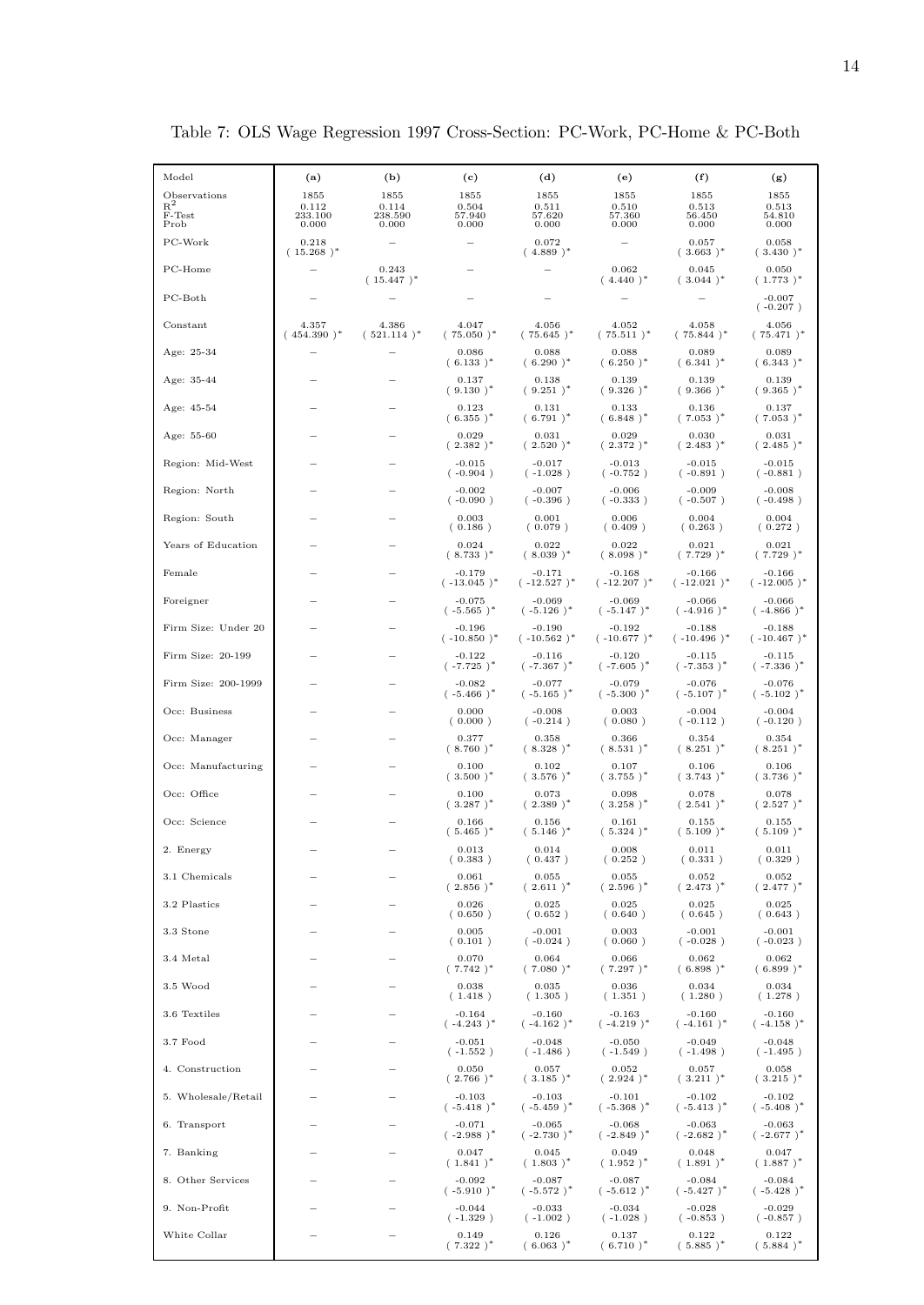| Model<br>Observations<br>Individuals<br>$R^2$ | POOLED OLS<br>12482<br>0.459 | RE-PANEL<br>12482<br>1625<br>0.391 | FE-PANEL<br>12482<br>1625<br>0.140 |
|-----------------------------------------------|------------------------------|------------------------------------|------------------------------------|
| F-Test / $(Chi2$ for REP)                     | 239.650                      | 5282.980                           | 103.530                            |
| Prob                                          | 0.000                        | 0.000                              | 0.000                              |
| PC-Work                                       | 0.086                        | 0.042                              | 0.021                              |
|                                               | $(14.859)^*$                 | $(.7.108)^*$                       | $(.3.254)^*$                       |
| Constant                                      | 3.712                        | 3.613                              | 3.770                              |
|                                               | $(.152.227)^*$               | $(.111.807)^*$                     | $(.55.747)^*$                      |
| Age: 25-34                                    | 0.087                        | 0.070                              | 0.028                              |
|                                               | $(17.193)^*$                 | $(13.885)^*$                       | $(.4.637)^*$                       |
| Age: 35-44                                    | 0.118                        | 0.066                              | $-0.019$                           |
|                                               | $(.21.098)^*$                | $(8.629)^*$                        | $(.1.866)^*$                       |
| Age: 45-54                                    | 0.119                        | 0.041                              | $-0.080$                           |
|                                               | $(.10.877)^*$                | $(.3.460)^*$                       | $(-5.395)^*$                       |
| Age: 55-60                                    | 0.075                        | 0.056                              | 0.037                              |
|                                               | $(.15.405)^*$                | $(10.104)^*$                       | $(6.027)^*$                        |
| Region: Mid-West                              | $-0.012$                     | $-0.015$                           | 0.100                              |
|                                               | $(-1.775)^*$                 | $(-1.028)$                         | $(.2.634)^*$                       |
| Region: North                                 | $-0.014$                     | $-0.014$                           | $-0.037$                           |
|                                               | $(-2.060)^*$                 | $(-0.999)$                         | $(-0.947)$                         |
| Region: South                                 | 0.005                        | 0.028                              | 0.209                              |
|                                               | (0.917)                      | $(.2.481)^*$                       | $(6.370)^*$                        |
| Years of Education                            | 0.029                        | 0.039                              | 0.026                              |
|                                               | $(.26.176)^*$                | $(18.665)^*$                       | $(.4.605)^*$                       |
| Firm Size: Under 20                           | $-0.186$                     | $-0.119$                           | $-0.082$                           |
|                                               | $(-26.045)^*$                | $(-14.969)^*$                      | $(-9.516)^*$                       |
| Firm Size: 20-199                             | $-0.126$                     | $-0.071$                           | $-0.045$                           |
|                                               | $(-21.645)^*$                | $(-11.202)^*$                      | $(-6.581)^*$                       |
| Firm Size: 200-1999                           | $-0.072$                     | $-0.026$                           | $-0.009$                           |
|                                               | $(-13.036)^*$                | $(-4.769)^*$                       | $(-1.675)^*$                       |
| Occ: Business                                 | 0.036                        | 0.039                              | 0.027                              |
|                                               | $(.2.085)^*$                 | $(.2.233)^*$                       | (1.423)                            |
| Occ: Manager                                  | 0.318                        | 0.121                              | 0.051                              |
|                                               | $(.16.054)^*$                | $(6.627)^*$                        | $(.2.629)^*$                       |
| Occ: Manufacturing                            | 0.120                        | 0.064                              | 0.033                              |
|                                               | $(.9.617)^*$                 | $(.4.601)^*$                       | $(.2.168)^*$                       |
| Occ: Office                                   | 0.049                        | 0.049                              | 0.022                              |
|                                               | $(.3.572)^*$                 | $(.3.257)^*$                       | (1.308)                            |
| Occ: Science                                  | 0.181                        | 0.094                              | 0.038                              |
|                                               | $(.13.272)^*$                | $(6.459)^*$                        | $(.2.405)^*$                       |
| 2. Energy                                     | 0.088                        | 0.061                              | 0.041                              |
|                                               | $(.7.257)^*$                 | $(.3.931)^*$                       | $(.2.358)^*$                       |
| 3.1 Chemicals                                 | 0.057                        | 0.031                              | 0.012                              |
|                                               | $(.7.061)^*$                 | $(.2.904)^*$                       | (0.986)                            |
| 3.2 Plastics                                  | $-0.070$                     | 0.009                              | 0.022                              |
|                                               | $(-5.240)^*$                 | (0.648)                            | (1.478)                            |
| 3.3 Stone                                     | 0.002                        | 0.013                              | 0.018                              |
|                                               | (0.149)                      | (0.790)                            | (1.008)                            |
| 3.4 Metal                                     | 0.055                        | 0.038                              | 0.029                              |
|                                               | $(.17.905)^*$                | $(.9.309)^*$                       | $(6.167)^*$                        |
| 3.5 Wood                                      | 0.016                        | $-0.027$                           | $-0.024$                           |
|                                               | (1.620)                      | $(-2.239)^*$                       | $(-1.869)^*$                       |
| 3.6 Textiles                                  | $-0.131$                     | $-0.039$                           | 0.003                              |
|                                               | $(-10.557)^*$                | $(-2.738)^*$                       | (0.186)                            |
| 3.7 Food                                      | $-0.101$                     | $-0.046$                           | $-0.013$                           |
|                                               | $(.8.271)^*$                 | $(-3.176)^*$                       | $(-0.851)$                         |
| 4. Construction                               | 0.078                        | 0.014                              | 0.002                              |
|                                               | $(11.283)^*$                 | (1.603)                            | (0.233)                            |
| 5. Wholesale/Retail                           | $-0.112$                     | $-0.037$                           | $-0.005$                           |
|                                               | $(-13.414)^*$                | $(-4.664)^*$                       | $(-0.611)$                         |
| 6. Transport                                  | $-0.050$                     | $-0.043$                           | $-0.030$                           |
|                                               | $(-5.258)^*$                 | $(-3.544)^*$                       | $(-2.213)^*$                       |
| 7. Banking                                    | 0.029                        | 0.017                              | $-0.042$                           |
|                                               | $(.3.018)^*$                 | (1.039)                            | $(-1.710)^*$                       |
| 8. Other Services                             | $-0.112$                     | $-0.075$                           | $-0.052$                           |
|                                               | $(-16.946)^*$                | $(-9.314)^*$                       | $(-5.637)^*$                       |
| 9. Non-Profit                                 | $-0.102$                     | $-0.095$                           | $-0.068$                           |
|                                               | $(-6.847)^*$                 | $(-5.801)^*$                       | $(-3.742)^*$                       |
| White Collar                                  | 0.146                        | 0.041                              | 0.012                              |
|                                               | $(18.339)^*$                 | $(.5.666)^*$                       | (1.608)                            |
|                                               |                              |                                    |                                    |

Table 8: Standard Longitudinal Model with: PC-Work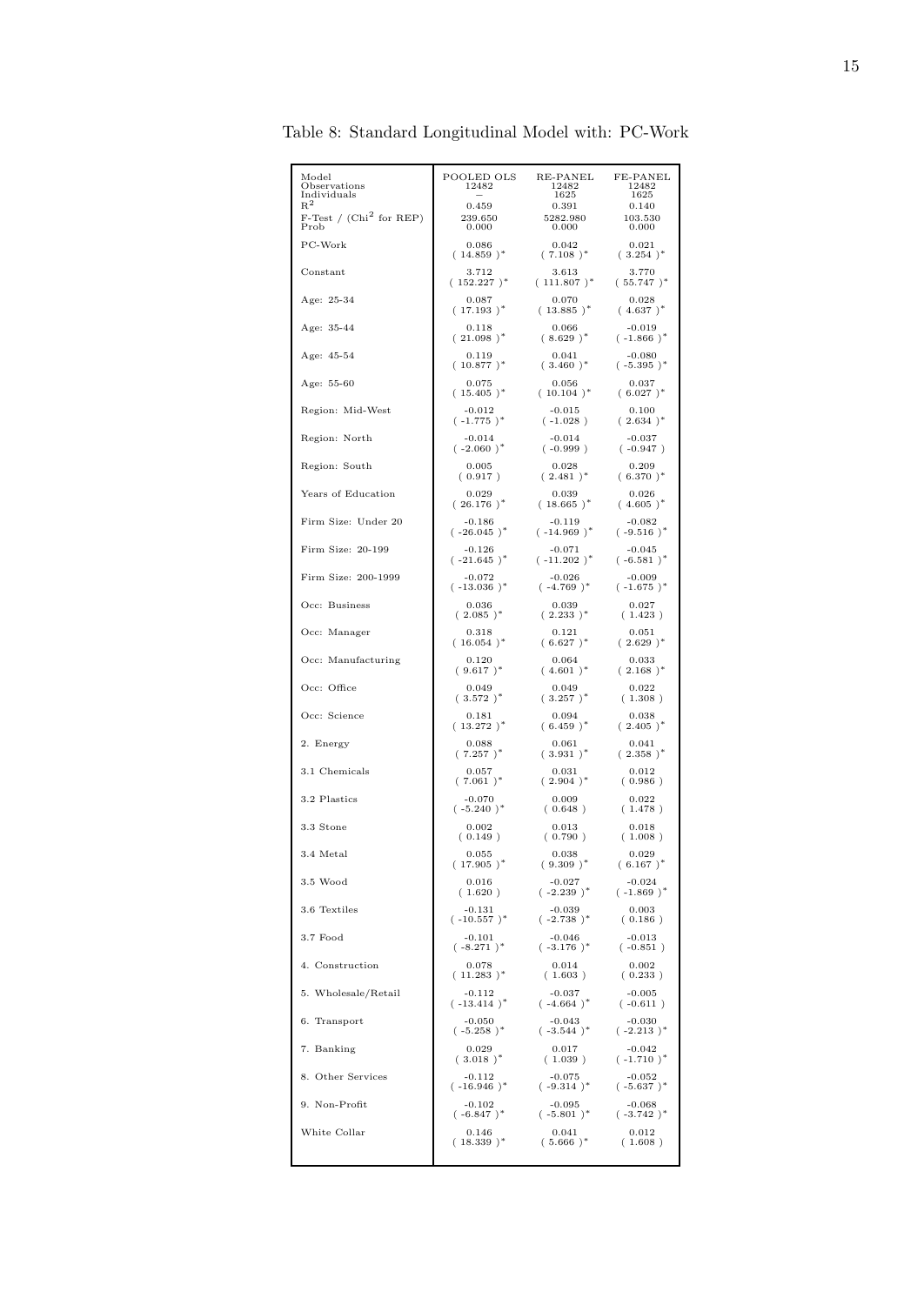| Model<br>Observations<br>Individuals | POOLED OLS<br>12482 | RE-PANEL<br>12482<br>1625 | FE-PANEL<br>12482<br>1625 |
|--------------------------------------|---------------------|---------------------------|---------------------------|
| $R^2$                                | 0.467               | 0.399                     | 0.142                     |
| F-Test                               | 241.660             | 5325.200                  | 101.360                   |
| Prob / $(Chi2 for REP)$              | 0.000               | 0.000                     | 0.000                     |
| PC-Work                              | 0.060               | 0.033                     | 0.017                     |
|                                      | $(.9.857)^*$        | $(.5.362)^*$              | $(.2.575)^*$              |
| PC-Home                              | 0.090               | 0.034                     | $_{0.015}$                |
|                                      | $(.13.383)^*$       | $(.5.090)^*$              | $(.2.062)^*$              |
| Constant                             | 3.725               | 3.621                     | 3.774                     |
|                                      | $(153.734)^*$       | $(112.326)^*$             | $(.55.789)^*$             |
| Age: 25-34                           | 0.088               | 0.071                     | 0.028                     |
|                                      | $(17.579)^*$        | $(14.013)^*$              | $(.4.633)^*$              |
| Age: 35-44                           | 0.122               | 0.068                     | $-0.018$                  |
|                                      | $(.21.898)^*$       | $(.8.844)^*$              | $(-1.854)^*$              |
| Age: 45-54                           | 0.128               | 0.045                     | $-0.079$                  |
|                                      | $(.11.791)^*$       | $(.3.763)^*$              | $(-5.338)^*$              |
| Age: 55-60                           | 0.073               | 0.055                     | 0.036                     |
|                                      | $(.15.146)^*$       | $(.9.968)^*$              | $(.5.938)^*$              |
| Region: Mid-West                     | $-0.008$            | $-0.012$                  | 0.103                     |
|                                      | $(-1.158)$          | $(-0.867)$                | $(.2.719)^*$              |
| Region: North                        | $-0.015$            | $-0.015$                  | $-0.036$                  |
|                                      | $(-2.320)^*$        | $(-1.053)$                | $(-0.934)$                |
| Region: South                        | 0.008               | 0.029                     | 0.209                     |
|                                      | (1.515)             | $(.2.613)^*$              | $(.6.396)^*$              |
| Years of Education                   | 0.028               | 0.038                     | 0.025                     |
|                                      | $(.25.256)^*$       | $(18.258)^*$              | $(.4.516)^*$              |
| Firm Size: Under 20                  | $-0.184$            | $-0.119$                  | $-0.082$                  |
|                                      | $(-25.934)^*$       | $(-14.885)^*$             | $(-9.466)^*$              |
| Firm Size: 20-199                    | $-0.123$            | $-0.070$                  | $-0.044$                  |
|                                      | $(-21.234)^*$       | $(.11.042)^*$             | $(-6.502)^*$              |
| Firm Size: 200-1999                  | $-0.069$            | $-0.025$                  | $-0.009$                  |
|                                      | $(-12.624)^*$       | $(-4.647)^*$              | $(-1.618)$                |
| Occ: Business                        | 0.043               | 0.042                     | 0.028                     |
|                                      | $(.2.507)^*$        | $(.2.390)^*$              | (1.485)                   |
| Occ: Manager                         | 0.302               | 0.120                     | 0.050                     |
|                                      | $(.15.354)^*$       | $(6.542)^*$               | $(.2.596)^*$              |
| Occ: Manufacturing                   | 0.125               | 0.064                     | 0.033                     |
|                                      | $(.10.086)^*$       | $(.4.655)^*$              | $(.2.173)^*$              |
| Occ: Office                          | 0.057               | 0.050                     | 0.022                     |
|                                      | $(.4.160)^*$        | $(.3.363)^*$              | (1.338)                   |
| Occ: Science                         | 0.176               | 0.094                     | 0.039                     |
|                                      | $(.13.029)^*$       | $(6.466)^*$               | $(.2.415)^*$              |
| 2. Energy                            | 0.081               | 0.061                     | 0.041                     |
|                                      | $(.6.791)^*$        | $(.3.964)^*$              | $(.2.390)^*$              |
| 3.1 Chemicals                        | 0.056               | 0.032                     | 0.012                     |
|                                      | $(.7.073)^*$        | $(2.984)^*$               | (1.033)                   |
| 3.2 Plastics                         | $-0.072$            | 0.009                     | 0.022                     |
|                                      | $(-5.388)^*$        | (0.660)                   | (1.498)                   |
| 3.3 Stone                            | 0.003               | 0.016                     | 0.019                     |
|                                      | (0.163)             | (0.946)                   | (1.086)                   |
| 3.4 Metal                            | 0.052               | 0.037                     | 0.029                     |
|                                      | $(17.059)^*$        | $(.9.299)^*$              | $(6.179)^*$               |
| 3.5 Wood                             | 0.015               | $-0.028$                  | $-0.025$                  |
|                                      | $(.1.568)^*$        | $(-2.375)^*$              | $(-1.944)^*$              |
| 3.6 Textiles                         | $-0.131$            | $-0.041$                  | 0.002                     |
|                                      | $(.10.639)^*$       | $(-2.824)^*$              | (0.151)                   |
| $3.7$ Food                           | $-0.099$            | $-0.047$                  | $-0.014$                  |
|                                      | $(-8.232)^*$        | $(-3.210)^*$              | $(-0.871)$                |
| 4. Construction                      | 0.077               | 0.014                     | 0.002                     |
|                                      | $(11.230)^*$        | (1.618)                   | (0.222)                   |
| 5. Wholesale/Retail                  | $-0.110$            | $-0.039$                  | $-0.006$                  |
|                                      | $(-13.228)^*$       | $(-4.836)^*$              | $(-0.682)$                |
| 6. Transport                         | $-0.049$            | $-0.042$                  | $-0.030$                  |
|                                      | $(-5.249)^*$        | $(-3.520)^*$              | $(-2.201)^*$              |
| 7. Banking                           | 0.037               | 0.020                     | $-0.041$                  |
|                                      | $(.3.892)^*$        | (1.201)                   | $(-1.671)^*$              |
| 8. Other Services                    | $-0.108$            | $-0.075$                  | $-0.053$                  |
|                                      | $(-16.419)^*$       | $(-9.341)^*$              | $(-5.656)^*$              |
| 9. Non-Profit                        | -0.094              | $-0.096$                  | $-0.068$                  |
|                                      | $(-6.390)^*$        | $(-5.833)^*$              | $(-3.774)^*$              |
| White Collar                         | 0.142               | 0.041                     | 0.013                     |
|                                      | $(.17.998)^*$       | $(.5.671)^*$              | (1.627)                   |
|                                      |                     |                           |                           |

Table 9: Standard Longitudinal Model with: PC-Work & PC-Home